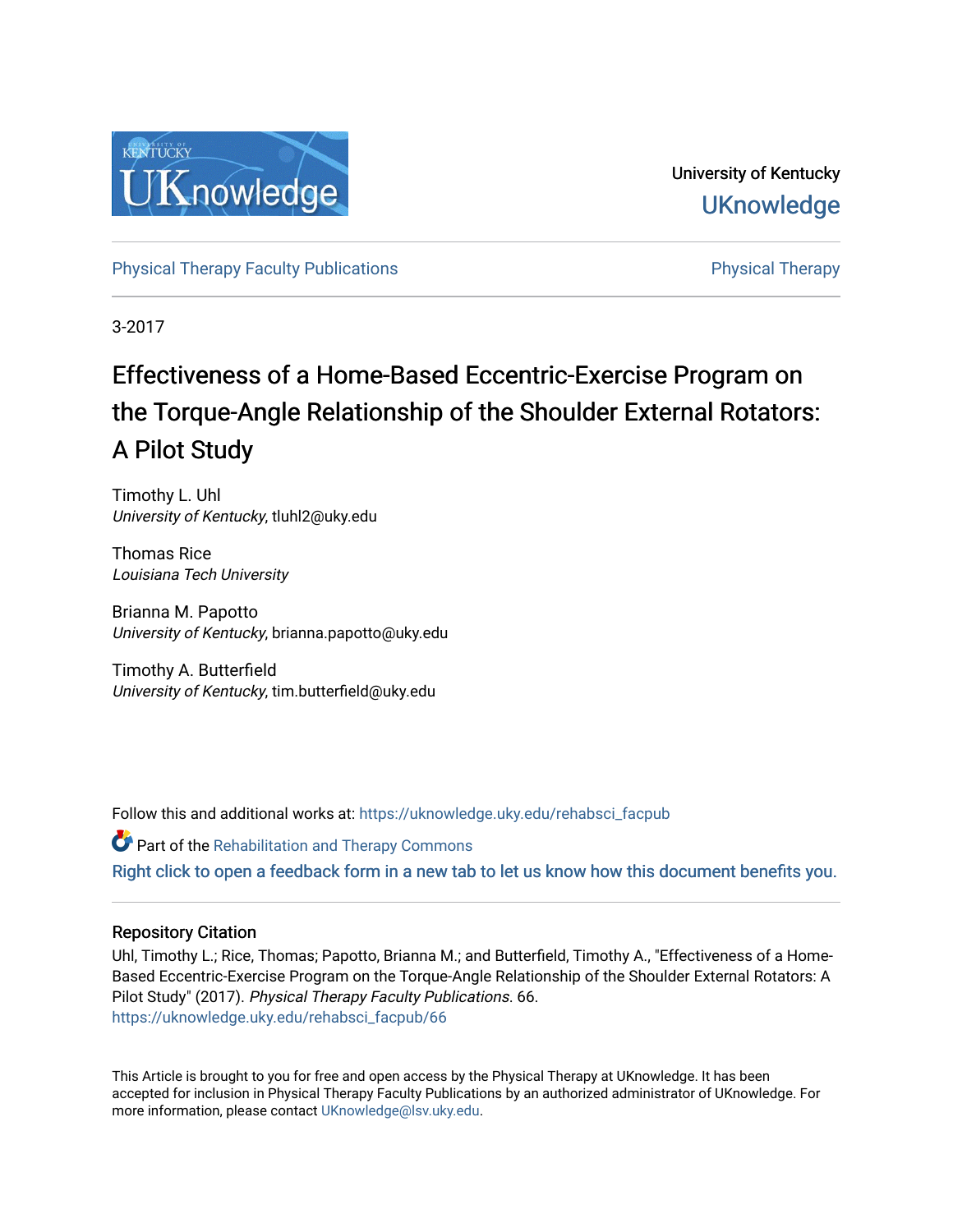# Effectiveness of a Home-Based Eccentric-Exercise Program on the Torque-Angle Relationship of the Shoulder External Rotators: A Pilot Study

Digital Object Identifier (DOI) https://doi.org/10.1123/jsr.2017-0020

### Notes/Citation Information

Published in Journal of Sport Rehabilitation, v. 26, issue 2, p. 141-150.

© 2017 Human Kinetics, Inc.

The copyright holder has granted the permission for posting the article here.

The document available for download is the authors' post-peer-review final draft of the article.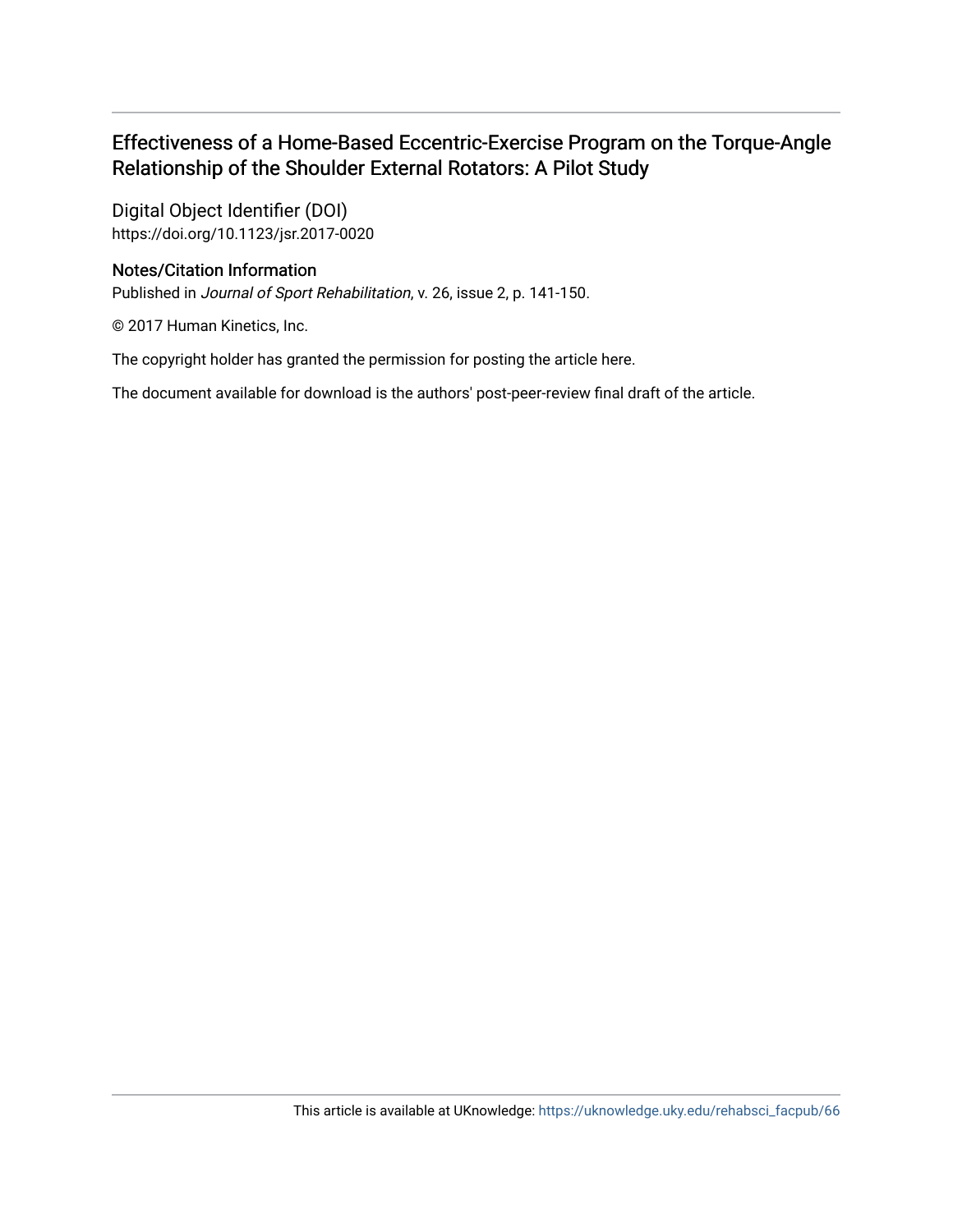# Effectiveness of a Home-based Eccentric Exercise Program on the Torque-Angle Relationship of the Shoulder External Rotators: A Pilot Study

# Timothy L. Uhl<sup>1,2</sup> Thomas Rice<sup>3</sup> Brianna Papotto<sup>1</sup> Timothy A. Butterfield $1,2,4$

- 1. Department of Rehabilitation Sciences, Division of Athletic Training, University of **Kentucky**
- 2. Center for Muscle Biology, University of Kentucky, Lexington, KY
- 3. Department of Athletics, Louisiana Tech University, Rushton, LA
- 4. Department of Physiology, University of Kentucky, Lexington, KY

## **Corresponding author.**

Timothy A Butterfield, PhD ATC Department of Rehabilitations Sciences University of Kentucky Lexington, KY 40536-0200 859-218-0840 tim.butterfield@uky.edu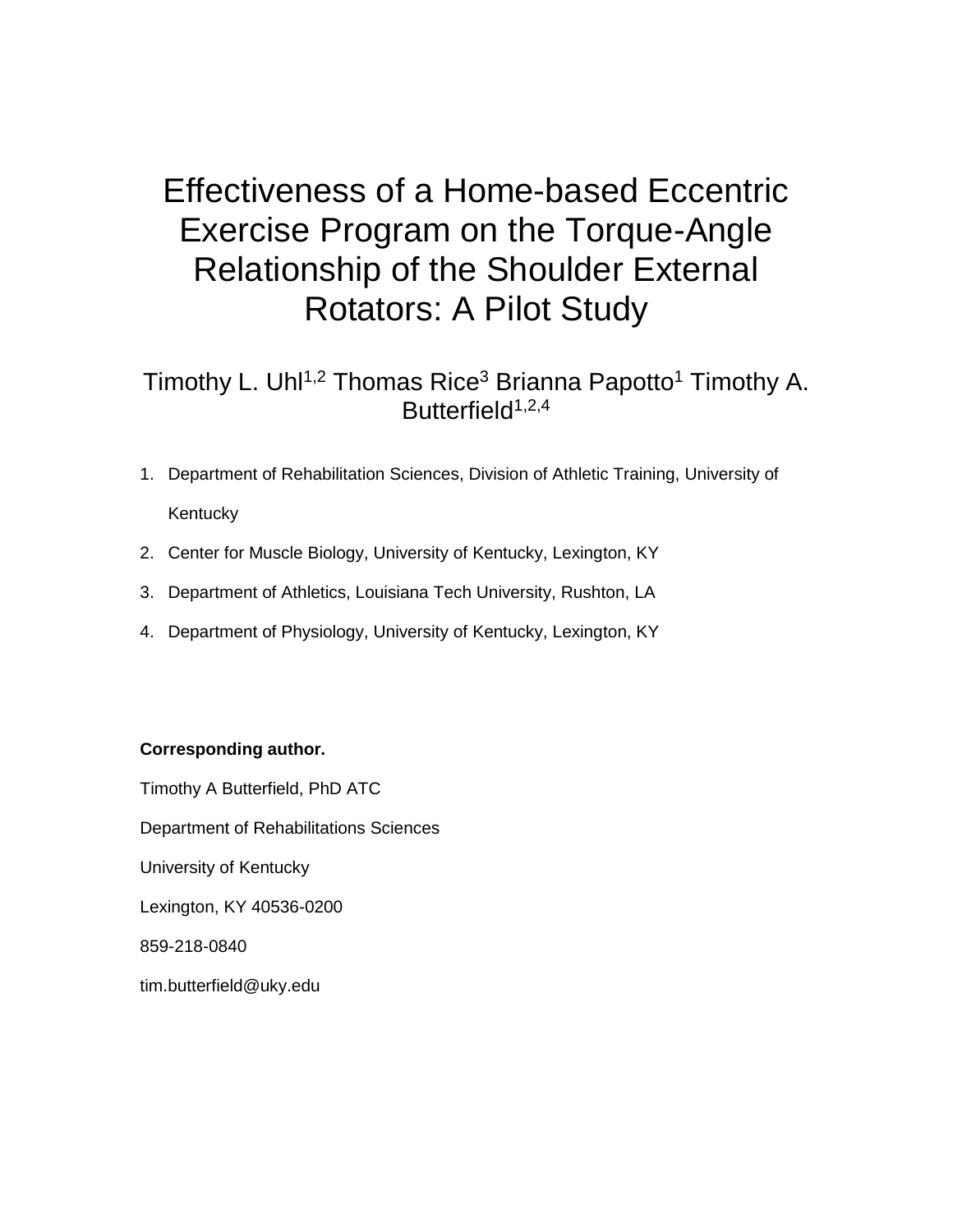|  | <b>ABSTRACT</b> |
|--|-----------------|
|--|-----------------|

Context: The role of the rotator cuff is to provide dynamic stability to the glenohumeral

joint. Human and animal studies have identified sarcomereogenesis as an outcome of

- eccentric training indicated by more torque generation with the muscle in a lengthen
- position.

Objective: We hypothesize that a home-based eccentric exercise program can increases

8 the shoulder external rotators eccentric strength at terminal internal rotation.

- Design: Prospective case series.
- Setting: Clinical laboratory and home exercising.
- Participants: 10 healthy subjects (age=30 ±10 years)

Intervention: All participants performed two eccentric exercises targeting the posterior

- shoulder for 6 weeks using a home based intervention program using side-lying external
- rotation and horizontal abduction.
- Main Outcome Measures: Dynamic eccentric shoulder strength measured at 60°/sec
- 16 through a 100° arc divided into four equal 25° arcs (ER 50-25°, ER 25-0°, IR 0-25°, IR

25-50°) to measure angular impulse to represent the work performed. Additionally,

- isometric shoulder external rotation was measured at 5 points throughout the arc of
- motion (45° IR, 30° IR, 15° IR, 0°, and 15° ER). Comparison of isometric and dynamic
- strength from pre to post testing was evaluated with a repeated measure ANOVA using
- 21 time and arc or positions as within factors.

22 Results: The isometric force measures revealed no significant differences between the

- 23 five positions ( $P = 0.56$ , Table 1). The dynamic eccentric data analysis revealed a
- 24 significant difference between arcs ( $P = 0.02$ ). The arc of Internal Rotation 25-50°

percent change score was found to be significantly greater than the arc of Internal

26 Rotation 0-25 $^{\circ}$  (P = 0.007).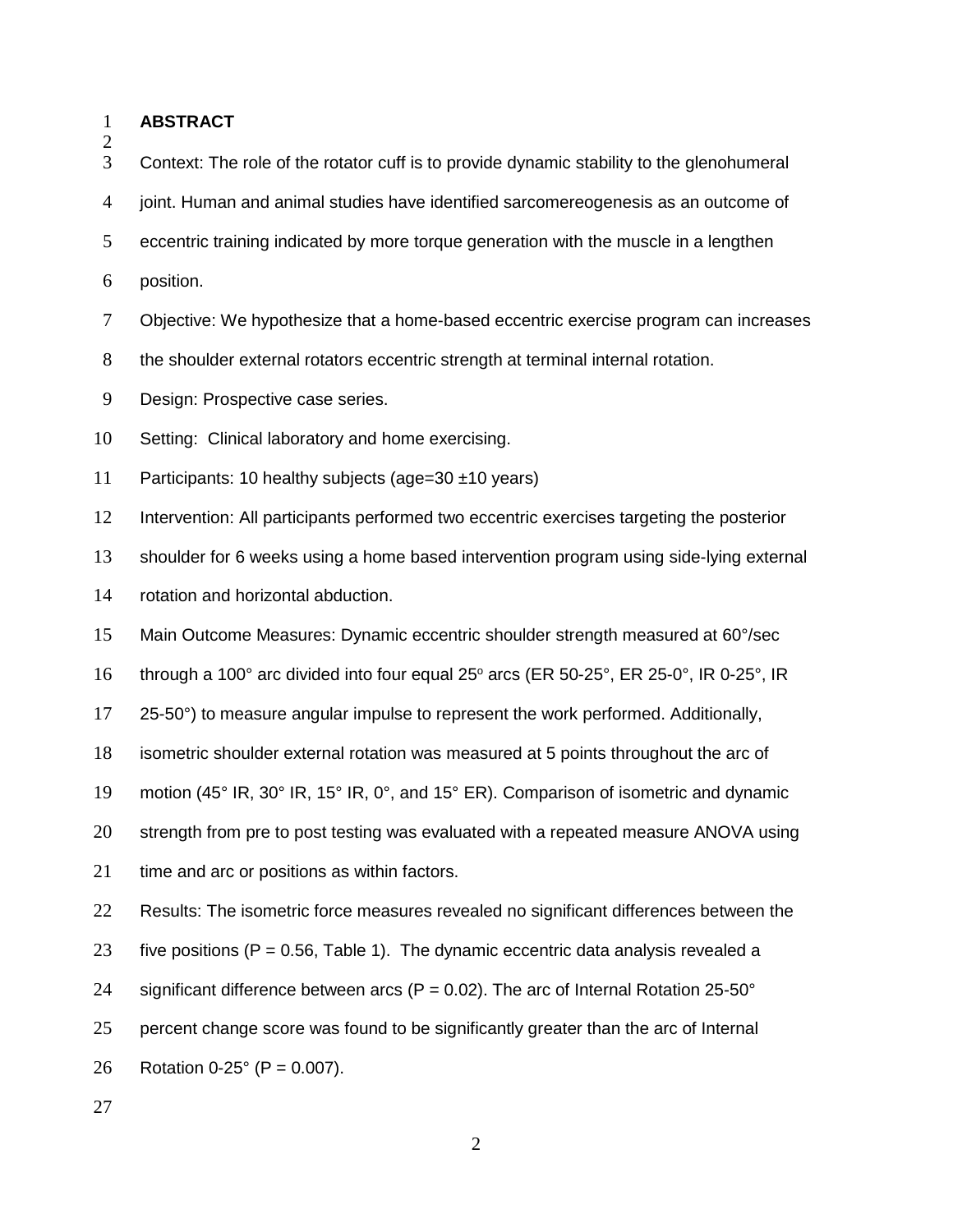- Conclusion: Following eccentric training the only arc of motion that had a positive
- improvement in the capacity to absorb eccentric loads was the arc of motion that
- represented eccentric contractions at the longest muscle length.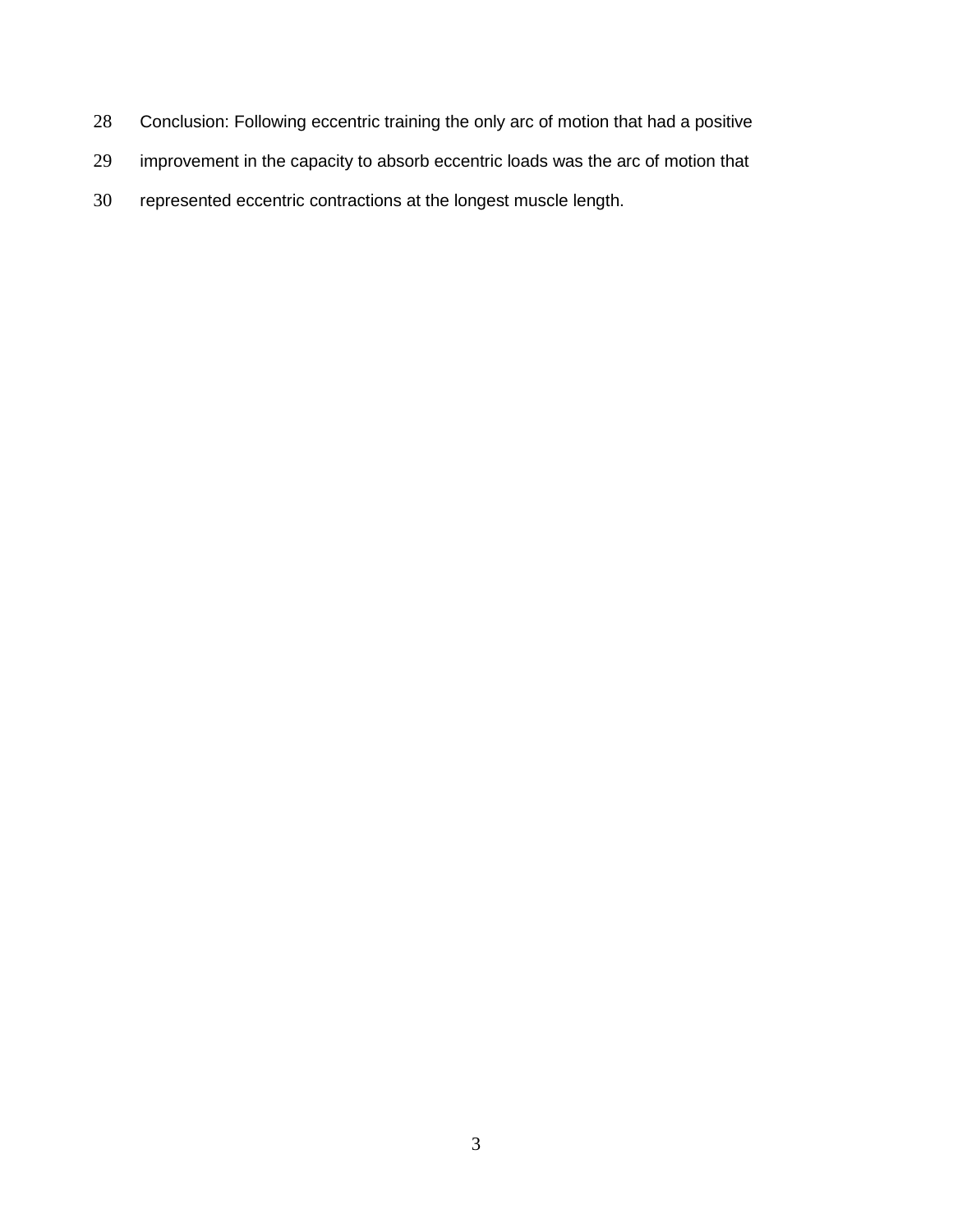#### **INTRODUCTION**

 The innate function of skeletal muscle is determined by its cell structure (fiber morphology) and how these cells are arranged (muscle architecture). Fortunately, the plasticity of skeletal muscle permits modifications to morphology and architecture when the fibers are subjected to altered biochemical and mechanical stress during exercise-37 induced loss of homeostasis.<sup>1</sup> The subsequent architectural and structural adaptations 38 attenuate these stresses, thereby modifying fiber and muscle function.<sup>2, 3</sup> For example, chronic training-induced fiber type transitions reduce the biochemical stresses produced by cell metabolism.<sup>4</sup> whereas fiber specific hypertrophy attenuates mechanical 41 stresses.<sup>5</sup> Arguably, the most clinically recognizable exercise-induced adaptation in skeletal muscle is hypertrophy, or the cumulative effect of increased muscle fiber size. At the cellular level, muscle fibers can increase their size through mechanisms of myofibrillogenesis and / or sarcomerogenesis.

 Myofibrillogenesis is muscle fiber hypertrophy in the axial direction and increases the cross sectional area of the fiber, because sarcomeres are added in parallel. Sarcomeres are force producing elements, and the forces produced by them are additive in parallel. Therefore, increases in muscle cross sectional area is a good predictor of 49 beak isometric force<sup>6</sup> which is easily tested in the clinic and used as an objective criteria for return to play following injury.<sup>7</sup> Muscle fiber activation and the production of internal 51 forces are essential stimuli to optimize exercise-induced myofibrillogenesis. $8-10$  However, if a muscle fiber is also subjected to an external load that results in positive strain or stretch of the fiber, hypertrophy will also occur in the longitudinal direction, 54 increasing fiber length due to sarcomerogenesis.<sup>11, 12</sup> Sarcomereogenesis, or the addition of sarcomeres in series within a muscle fiber, has been studied extensively with *in-vitro13, 14*, *in-situ15, 16* and *in-vivo* 12, 17-23

models. Although immobilizing a muscle in a lengthened position results in an increase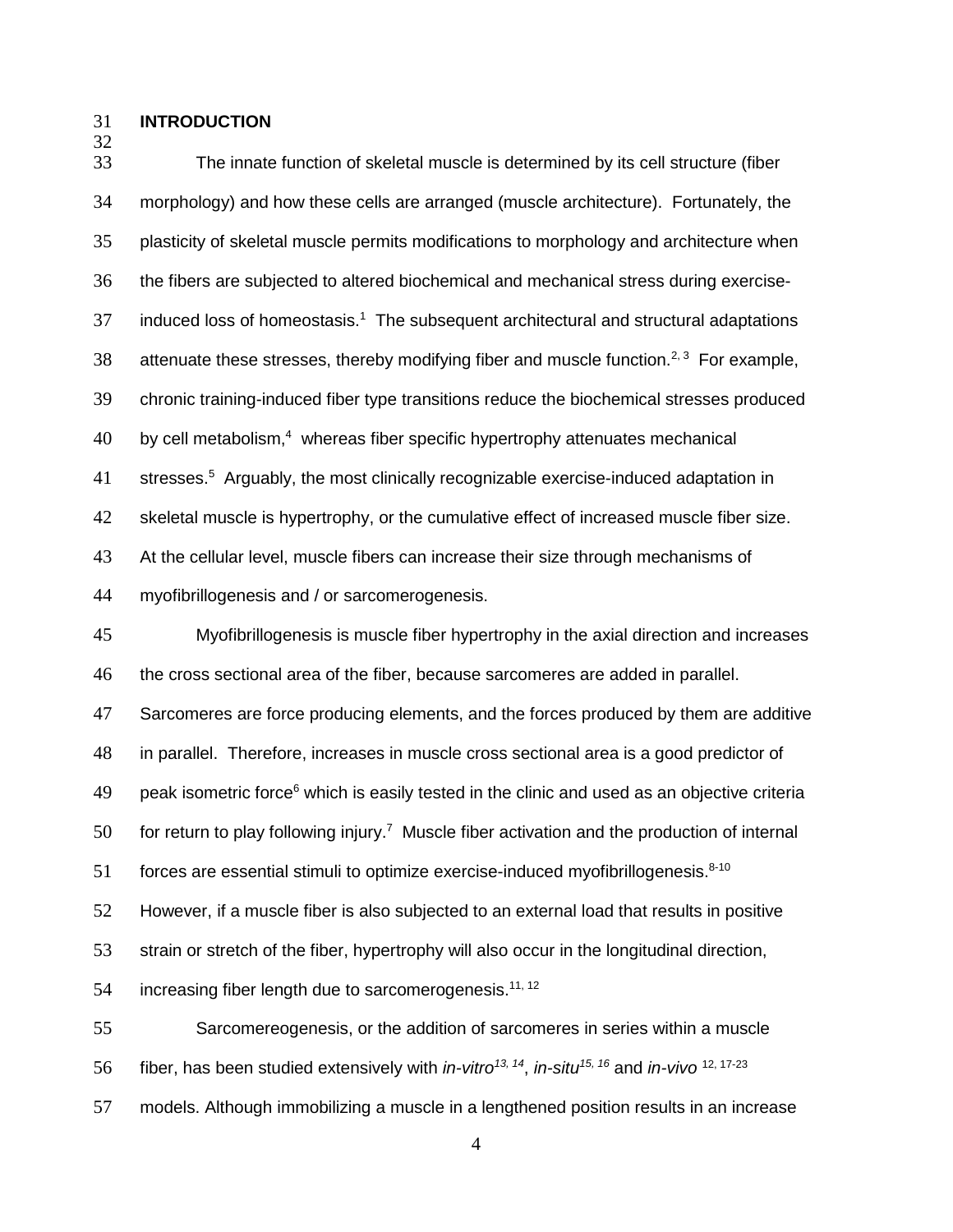58 in serial sarcomere number<sup>21, 22, 24, 25</sup> this addition is reversed if the stimulus is removed. Subsequently, the lack of tension sensing in the sarcomeres returns the serial sarcomere number to pre-stretch numbers within weeks, and demonstrates the plasticity of sarcomere number and its relationship to joint angle, and muscle tension.

 Serial sarcomere number within individual fibers demonstrates a high correlation to joint angle<sup>26</sup>, and signifies a mechanical advantage produced through the gain of sarcomeres in series. Increased serial sarcomere number would be of benefit in a static contraction, improving the muscle function by shifting the force-length relationship to the right, producing peak isometric force at a longer muscle length, or greater torque at a greater joint angle. During a dynamic contraction, this would reduce sarcomere strain for 68 a given joint angle during eccentric contractions  $3, 12$ . Further adaptations to function 69 would be manifested as increases in contractile velocity<sup>27</sup>, muscle power<sup>28</sup>, and extensibility<sup>11</sup>. Clinically, this functional adaptation in serial sarcomere number may also 71 prevent injury when the muscle consistently works eccentrically at longer lengths<sup>11, 22, 29</sup>. These dynamic adaptations have been demonstrated in animal models using freely 73 walking rats  $20, 23, 30$  and controlled eccentric exercise protocols in rabbits  $12, 15, 31$ .

 The adaptation of sarcomere addition in series following chronic eccentric exercise supports a previously proposed mechanism whereby sarcomere length is 76 optimized for the muscle length at which force exerted on the tendon is the greatest<sup>32</sup>. Therefore this adaptation in serial sarcomere number has clinical implications as a potential injury preventing mechanism, due to the shift of the force-length (torque-joint angle) relationship to produce greater force (torque) at longer muscle lengths . Although sarcomere numbers have not been counted in human subjects following eccentric exercise training, recent studies have demonstrated indirect evidence of 82 sarcomerogenesis in human subjects, including adaptations in muscle function  $33, 34$  and 83 morphology  $35, 36$  focused primarily on thigh  $35-39$  and brachial  $34, 35$  muscles. To date,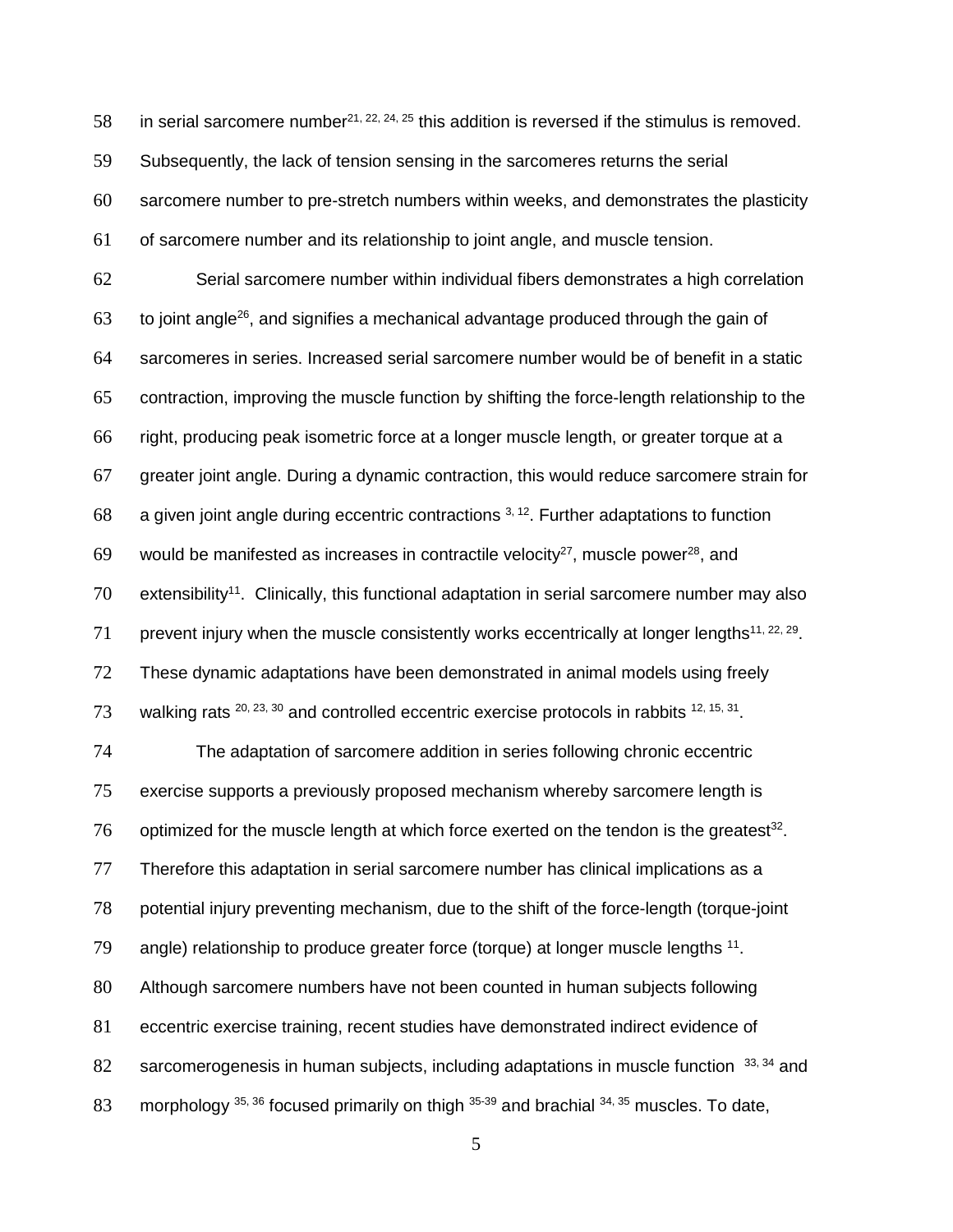there are no data available as to the effectiveness of an eccentrically biased training protocol on the function of the external rotators of the glenohumeral joint. Because these 86 muscles are integral to the deceleration of the humerus during throwing , training protocols that produce a rightward shift of the torque – joint angle relationship may prove beneficial. Therefore, the purpose of this study was examine the effectiveness of a six week home-based eccentric exercise program to enhance isometric and eccentric external rotation strength in lengthened positions.

**METHODS**

 

**Setting and Participants**

 

 Ten participants volunteered for this study from a sample of convenience at a 99 university setting. (Age: 30±10years, Height: 164±10cm, Mass: 79±18kg). Subjects were excluded from participation if they reported a history of shoulder or neck pathology, previous shoulder or neck surgery, or shoulder or neck pain within the last 6 months. All healthy subjects not excluded and willing to participate read and signed a University of Kentucky Institutional Institutional Review Board approved informed consent prior to participation in the study.

 Subjects filled out the Penn Shoulder Score before testing to evaluate level of shoulder function prior to participating. The Penn shoulder score ranges from 0-100 with 100 representing highest level of function. The score has been found to be a reliable and 108 valid measure of shoulder function<sup>41</sup>. The Penn shoulder score averaged 97 with a range (85 – 100) indicating that current participants demonstrated near normal function at the onset of the study. All testing was completed at the Musculoskeletal Laboratory at the University of Kentucky with a single unblinded investigator performing all testing.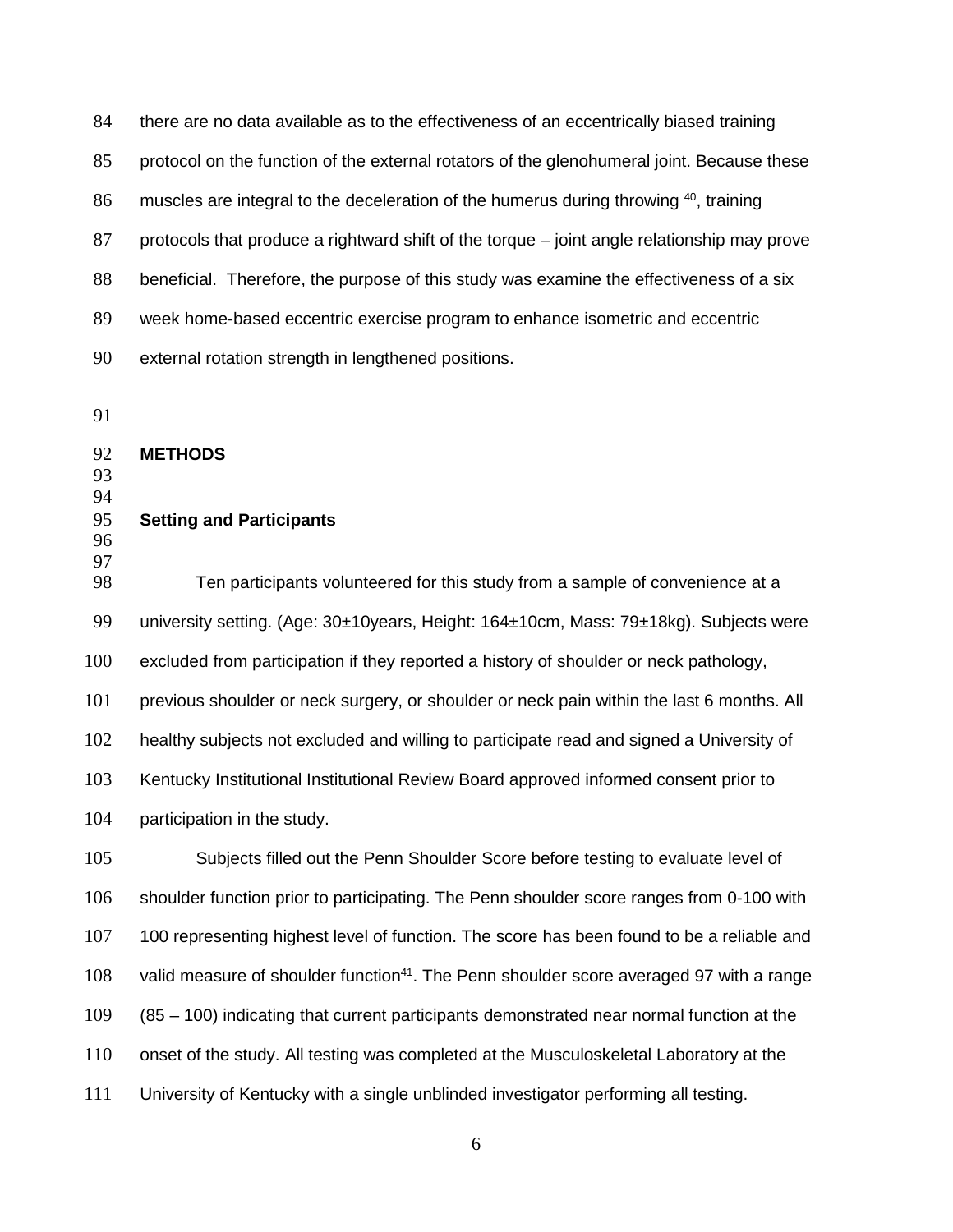#### **Study Design**

 This prospective case series investigation was designed to investigate the effectiveness of home-based eccentric exercises for the posterior shoulder to improve external rotation strength and improve ability of the posterior shoulder to absorb dynamic internal rotation forces. Three days of familiarization with 1 week of rest between testing episodes was used to establish baseline values and evaluate reliability of testing procedures. A six-week exercise intervention incorporating 2 exercises was carried out by all participants. The same testing procedures were repeated after the program to 122 evaluate changes from the intervention. Participants were asked to not start a new exercise program during the study however they could continue to perform their normal exercise and activities of daily living during the study. The independent variable is time identified as pre-exercise and post-exercise tests. There are 2 dependent variables (isometric torque at 5 angles and dynamic eccentric shoulder external rotation angular impulse) that were measured at every time point.

#### **Isometric and Isokinetic Testing Procedures**

 Prior to shoulder testing all participants completed 3 shoulder stretches (cross body, sleeper stretch, corner wall shoulder stretch) for 2 sets of 30 seconds each. Participants then warmed up with two active range of motion exercises with no load consisting of side-lying external rotation and side-lying horizontal shoulder abduction and adduction. Each exercise was performed for approximately one minute. The same warm-up occurred prior to each day of testing.

 Next, shoulder strength testing was performed using an isokinetic dynamometer 138 (Cybex Norm, Ronkonkoma, NY) as previously reported.<sup>42</sup> Participants were seated with their dominant shoulder in 60 degrees of abduction and 30 degrees of horizontal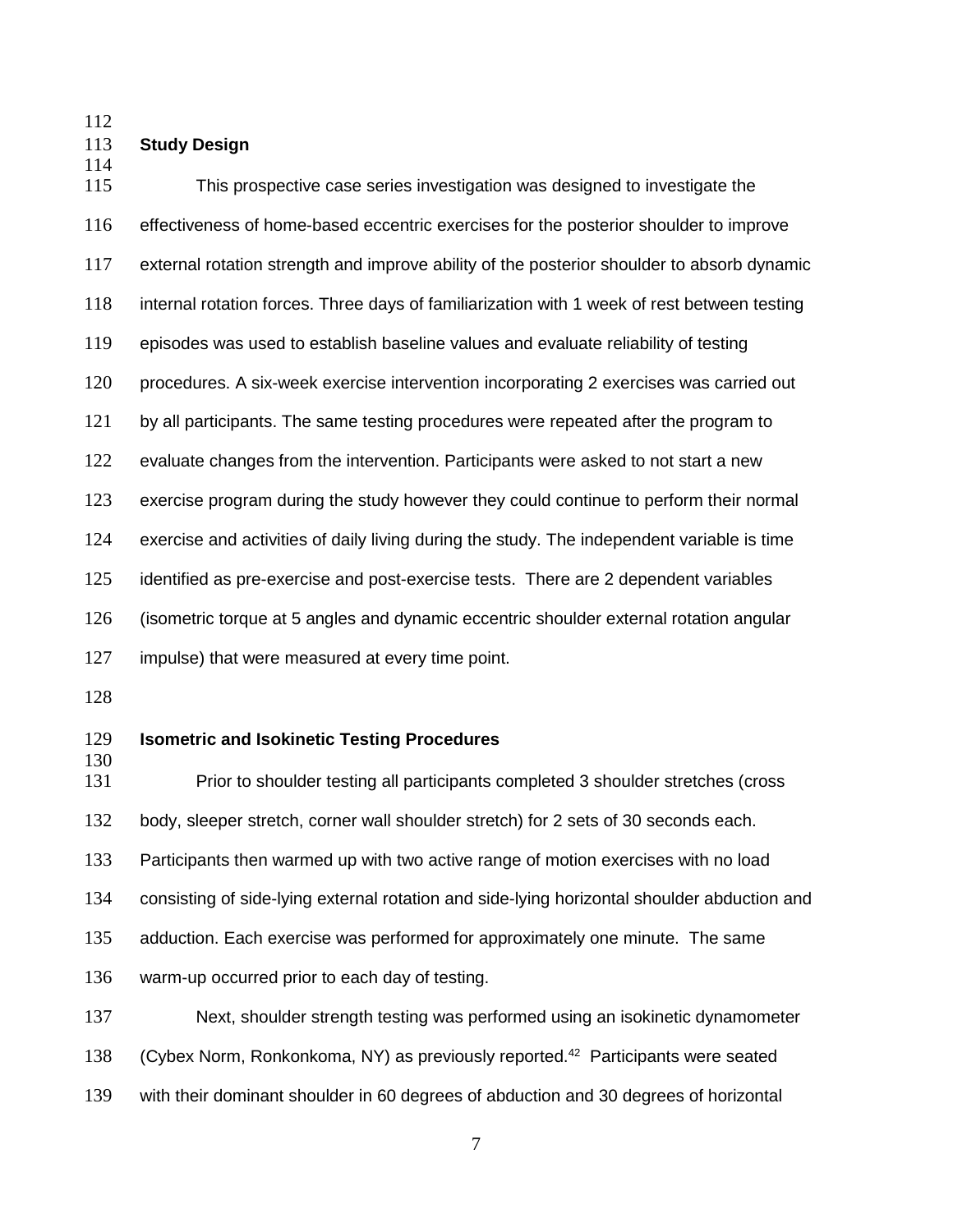adduction. This was defined as the scapular plane in the Cybex Norm user's manual. Both positions were confirmed using a hand held goniometer on all subjects. Isometric testing was always performed first, isometric shoulder external rotation strength was 143 determined from the average of two trials taken at five test positions (45° IR, 30° IR, 15° 144 IR,  $0^\circ$ , and 15 $^\circ$  ER). The order of the test position was randomly assigned using a random number generator with Microsoft Excel on each testing day in order to minimize length change biases related to the length-dependent and time-dependent properties of 147 muscle. 43, 44

 In each test position, subjects performed one sub-maximal practice repetition for 3 seconds, rested for 20 seconds and then performed two maximal repetitions for 3- seconds with a 60 second rest between each effort as previously established.<sup>33</sup> Standardized verbal encouragement was given during isometric strength testing for 152 maximal repetitions to attempt to maximize the subject's effort and strength potential.<sup>45</sup> Peak torque was recorded for both isometric contractions at every angle and averaged to represent angle specific torque. The excellent reliability of these testing procedures 155 between days (ICC  $\geq$  0.85) has been previously reported.<sup>42</sup>

 Following the collection of isometric torque data, dynamic eccentric shoulder external rotation torque data were collected, while maintaining the shoulder in the same 158 test position and through a 100° arc of motion from 50° of external rotation to 50° of internal rotation. The continuous passive motion (CPM) mode was used with the Humac software (Computer Sports Medicine Inc, Stoughton, MA) on the Cybex Norm with an internal rotation velocity set at 60°/second. From the start position of 50 $^{\circ}$  external rotation, the subject was instructed to maximally contract into external rotation to initiate 163 internal rotation. The subject was instructed to maximally resist internal rotation through the entire range of motion in order to evaluate dynamic eccentric external rotation torque production. The subject was asked to relax his/her arm as the isokinetic dynamometer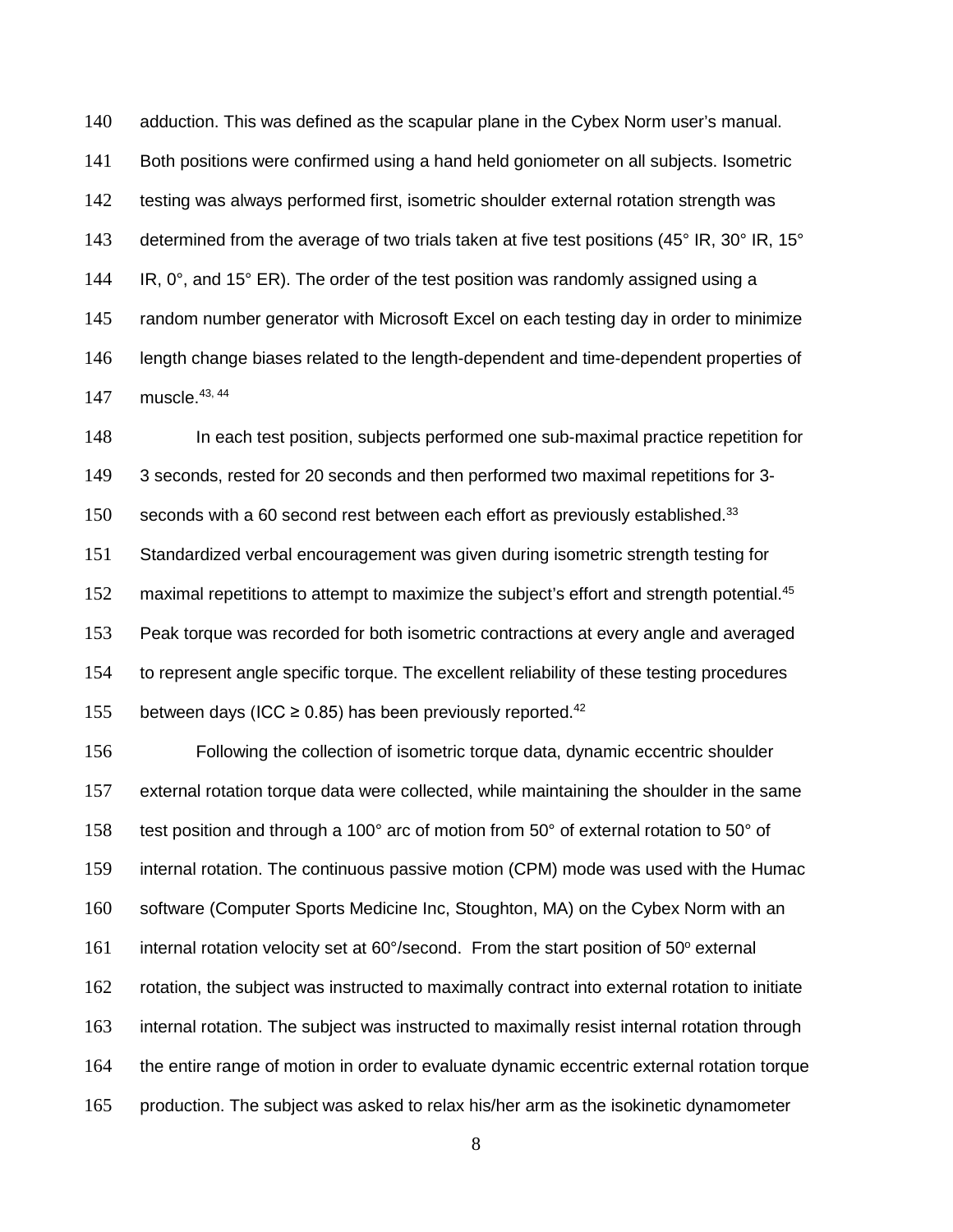passively returned the arm into external rotation starting position at 15°/second. This process removed all concentric activity during testing. Participants were given three minutes to rest following the familiarization phase and then performed six maximal 169 efforts in a row, with 7 seconds of recovery during the passive return to  $50^{\circ}$  of external rotation between trials. Standardized verbal encouragement was given during eccentric testing. The middle four trials were averaged together to determine angular impulse later used for data reduction and statistical analyses. A total of 3 baseline-testing sessions, one week apart, were collected before initiating the home exercise eccentric program to 174 reduce the effect of motor learning during a novel task.<sup>46, 47</sup> Post-intervention testing occurred at 6 weeks after the start of the home exercise program, and consisted of the same procedures described above. The reliability of the dynamic eccentric shoulder 177 external rotation strength as determined by angular impulse is excellent (ICC  $\geq$  0.97) as 178 previously reported.<sup>42</sup>

# **Exercise Procedures**

 The home-based exercise program consisted of 2 eccentrically-biased exercises consisting of side-lying horizontal adduction and side-lying external rotation. This exercise protocol is modified from Blackburn et al., shown to be an excellent position to 185 activate the posterior shoulder musculature<sup>48</sup>. Participants were all given the same exercise instructions for performing two sets of each exercise with 15 repetitions per set, 4 times a week. In order to focus on the eccentric component of the exercise and minimize the concentric portion, specific instructions were provided and initially performed with investigator supervision. To bias the exercises for eccentric contractions, subjects removed the weight from their own hand at the end of the eccentric contraction phase, and rotated to a supine position to allow gravity to externally rotate the humerus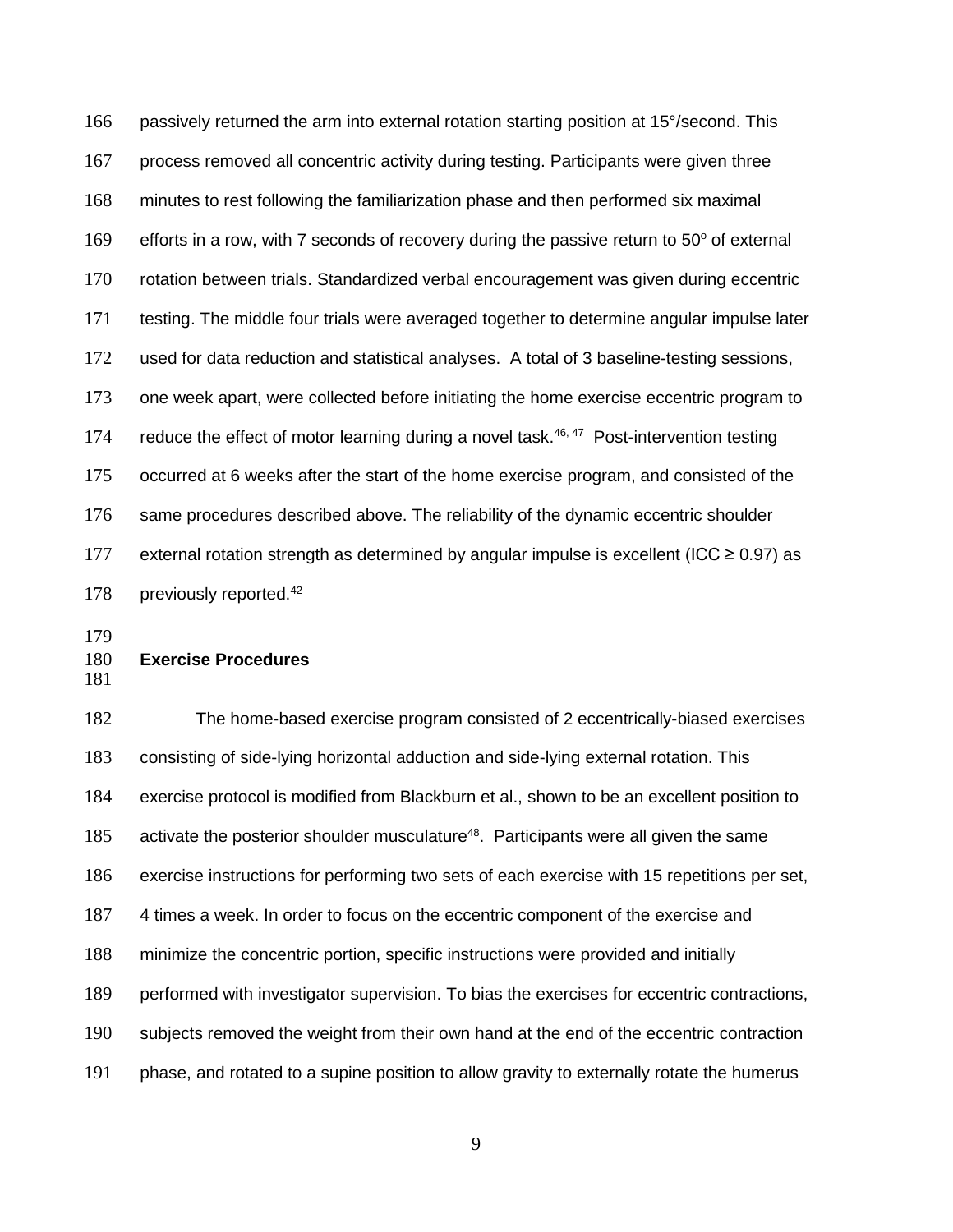192 back to the starting position to minimize concentric activity. They then placed the weight back in the hand of the experimental side, and rotated back to side laying for the next repetition. All participants had to demonstrate proper form with both eccentric exercise maneuvers. Form was deemed proper when subjects could effectively eliminate concentric contractions from both exercises regimens, and perform eccentric contractions through the full range of motion at the correct speed as per the instructions (Appendix). To support the clinical instruction, detailed written methods and pictures were given to participants to take home (Appendix). All eccentric exercises were 200 performed at a slow pace of eight seconds for lowering the weight to emphasize the 201 eccentric load to the posterior rotator cuff. Participants returned weekly to progress their resistance loads and assure proper exercise form.

 Starting resistance for the eccentric exercise was determined from the highest dynamic eccentric shoulder external rotation average peak torque generated on one of the 3 baseline testing days. Average peak torque (Nm) was divided by the length of the subject's forearm (m) to estimate the force (N), which was then converted to pounds and 207 multiplied by 0.2 to determine the weight used for the first week of training. Subjects were progressed on a weekly basis using a linear progression of increasing loads while repetitions were held constant. After the first week, the initial load was increased 20% and then subsequently increased by 25% weekly for the next 5 training weeks. Subjects 211 were given a log to track their weight, sets, and repetitions that was returned at the end of the study. Additionally, a modified Borg perceived exertion scale was used to record level of difficulty when performing exercise. The scale ranged from 0-10 with 10 representing maximal effort during an exercise. This allowed the researchers to monitor exercise progress so that resistance loads could match perceived exertion during exercise.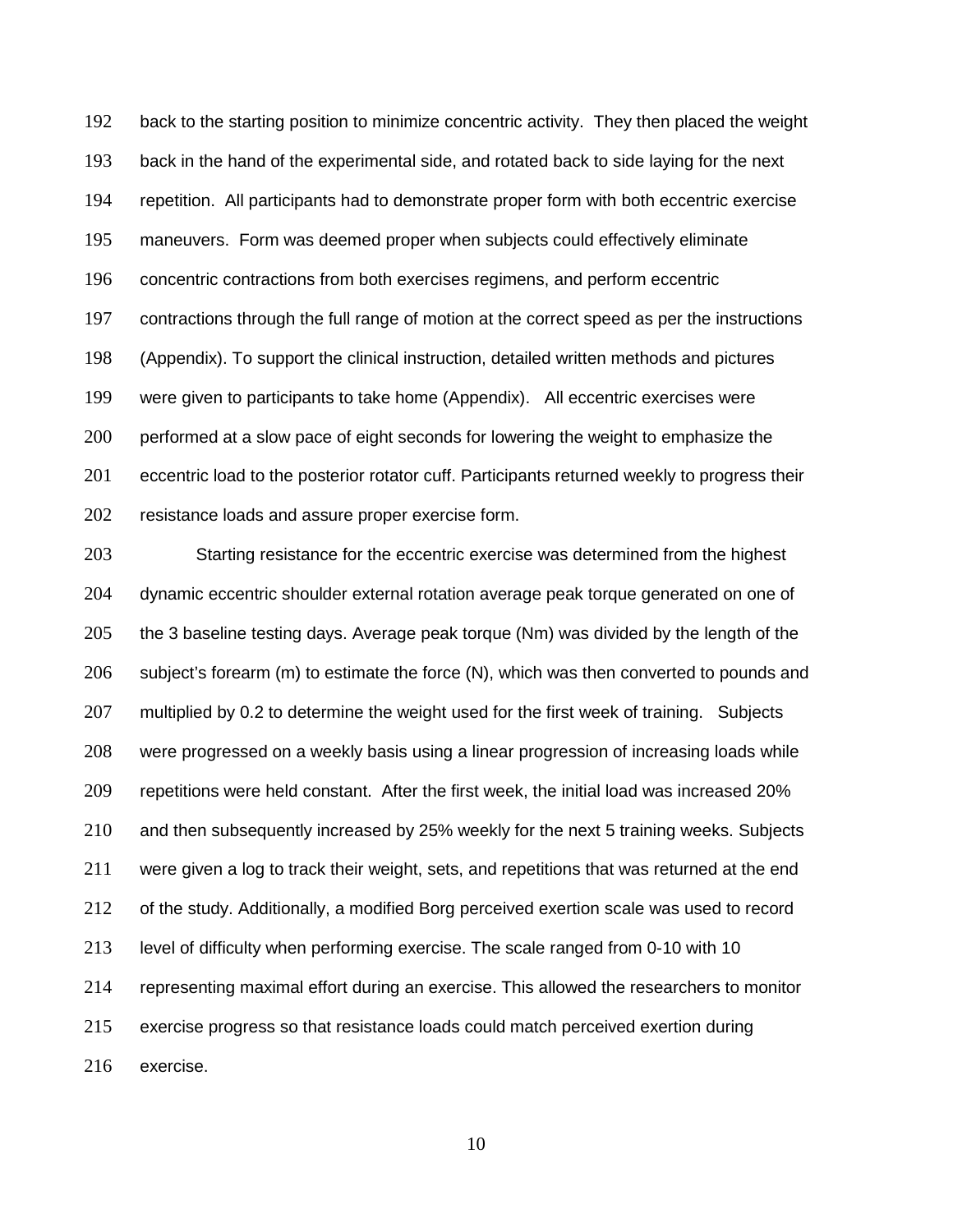#### **Data Reduction and Statistical Analysis**

 The two isometric trials for each day of testing were averaged together to represent external rotation torque at each shoulder angle. The post-exercise test data were subtracted from the pre-exercise test data for each subject to determine the change score. Shapiro-Wilk test for normality revealed that the isometric data were not normally distributed. Non-Parametric analysis was carried out using Friedman test to 225 determine if change scores differed across the five positions (IR 45 $^{\circ}$ , IR 30 $^{\circ}$ , IR 15 $^{\circ}$ , 226 Neutral, ER 15°) for isometric data with alpha level set at  $P \le 0.05$ . Wilcoxon Signed Rank Test was used to compare individual differences between positions if appropriate, 228 with alpha level corrected for ten comparisons ( $P \le 0.005$ ).

 Raw data from each dynamic eccentric testing day for each subject were extracted from the Cybex. The raw data provided time, speed, angle and torque at a rate of 100Hz. These data were imported into an excel (Microsoft, Redwood CA) template to calculate angular impulse. Angular impulse was calculated using the trapezoidal 233 equation for area  $\{\Sigma(1/2)$  [θ at point A + torque at point B]\*.01)} for entire trial. The four middle efforts of the 6 trials were averaged together. The average total angular impulse 235 was further divided into 4 equal 25° arcs of motion to clearly represent work production through the range of motion. The post-exercise test data were subtracted from the pre- exercise test data for each subject to determine the change score. Shapiro-Wilk test for normality revealed that the dynamic eccentric data were not normally distributed. Non- Parametric analysis was carried out using Friedman test to determine if change scores differed across the four arcs (ER 50-25°, ER 25-0°, IR 0-25°, IR 25-50°) for dynamic 241 eccentric data with alpha level set at  $P \le 0.05$ . Wilcoxon Signed Rank Test was used to 242 compare individual differences between arcs if appropriate, with alpha level corrected for six comparisons (P ≤0.0083).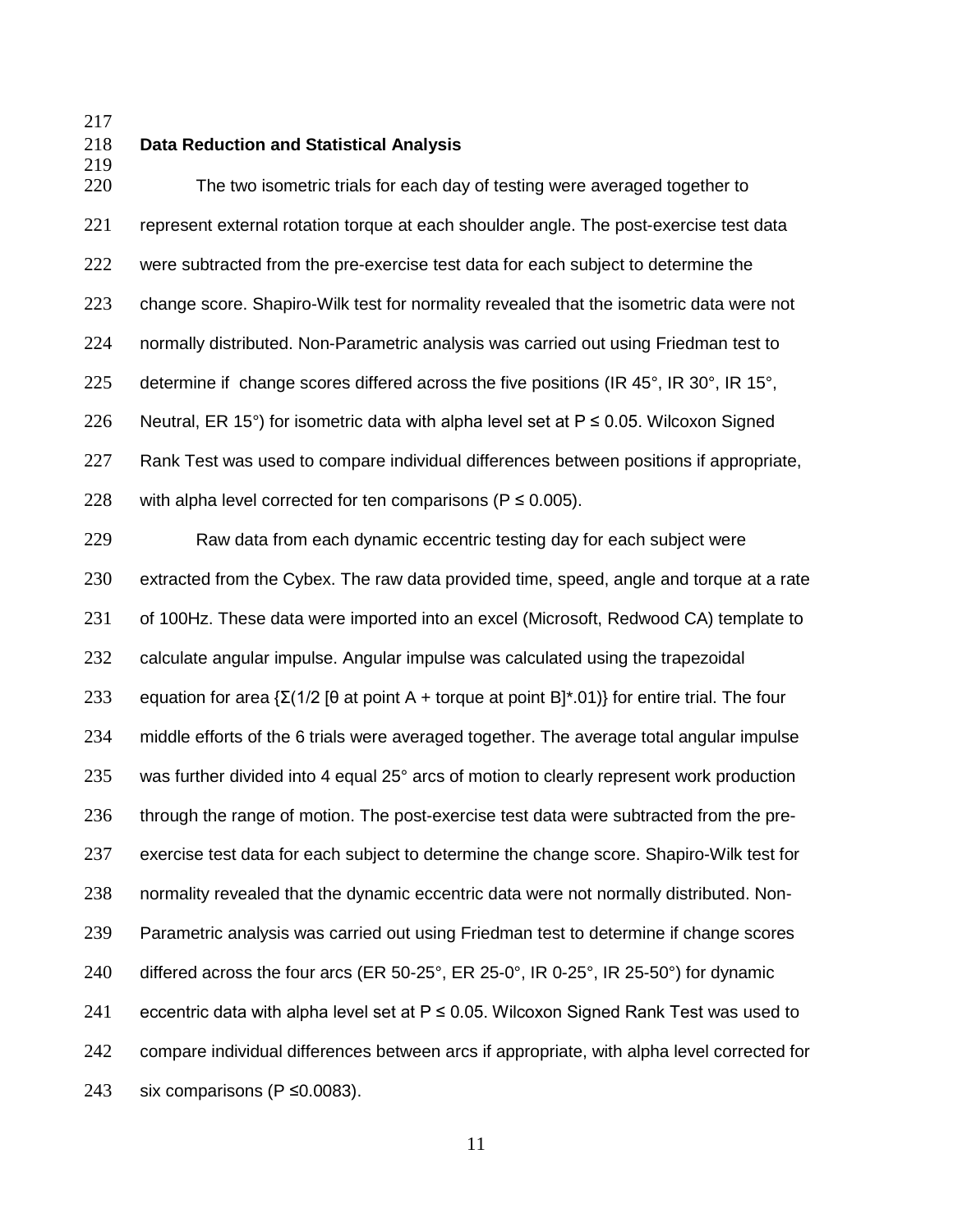#### **RESULTS**

| 247 | The isometric data analysis is presented using median values and inter-quartile                    |
|-----|----------------------------------------------------------------------------------------------------|
| 248 | ranges as non-parametric analysis was performed which revealed no significant                      |
| 249 | differences between the five positions ( $P = 0.56$ , Table 1). The dynamic eccentric data         |
| 250 | analysis revealed a significant difference between arcs ( $P = 0.02$ , Figure 1). Correcting       |
| 251 | for multiple comparisons between the four arcs, there was only one pairwise comparison             |
| 252 | to reach significant difference. The arc of Internal Rotation 25-50° percent change score          |
| 253 | was found to be significantly greater than the arc of Internal Rotation 0-25 $\degree$ (P = 0.007, |
| 254 | Table 2). Following eccentric training the only arc of motion that had a positive                  |
| 255 | improvement in the capacity to absorb eccentric loads was the arc of motion that                   |
| 256 | represented eccentric contractions at the longest muscle length.                                   |

#### **DISCUSSION**

258<br>259

Although Fridén was the first to propose sarcomerogenesis as a beneficial, functional adaptation to eccentric exercise in 1984, $49$  direct mechanistic evidence of increased serial sarcomere number following chronic training with eccentrically biased 262 contractions has only been demonstrated in animal models to date. By training rats to walk on a treadmill, Lynn and Morgan were the first to show an exercise-specific 264 adaptation in serial sarcomere number in the vastus intermedius muscle.<sup>30</sup> Although fiber strains were not directly measured, it was reasonably assumed that the quadriceps operated eccentrically during daily bouts of downhill walking, and eccentric training was associated with a significant increase in fiber length and serial sarcomere number, and 268 therefore greater force at longer lengths.<sup>20, 30</sup> By directly measuring fiber dynamics, Butterfield et al. associated positive active fiber strains to subsequent serial sarcomere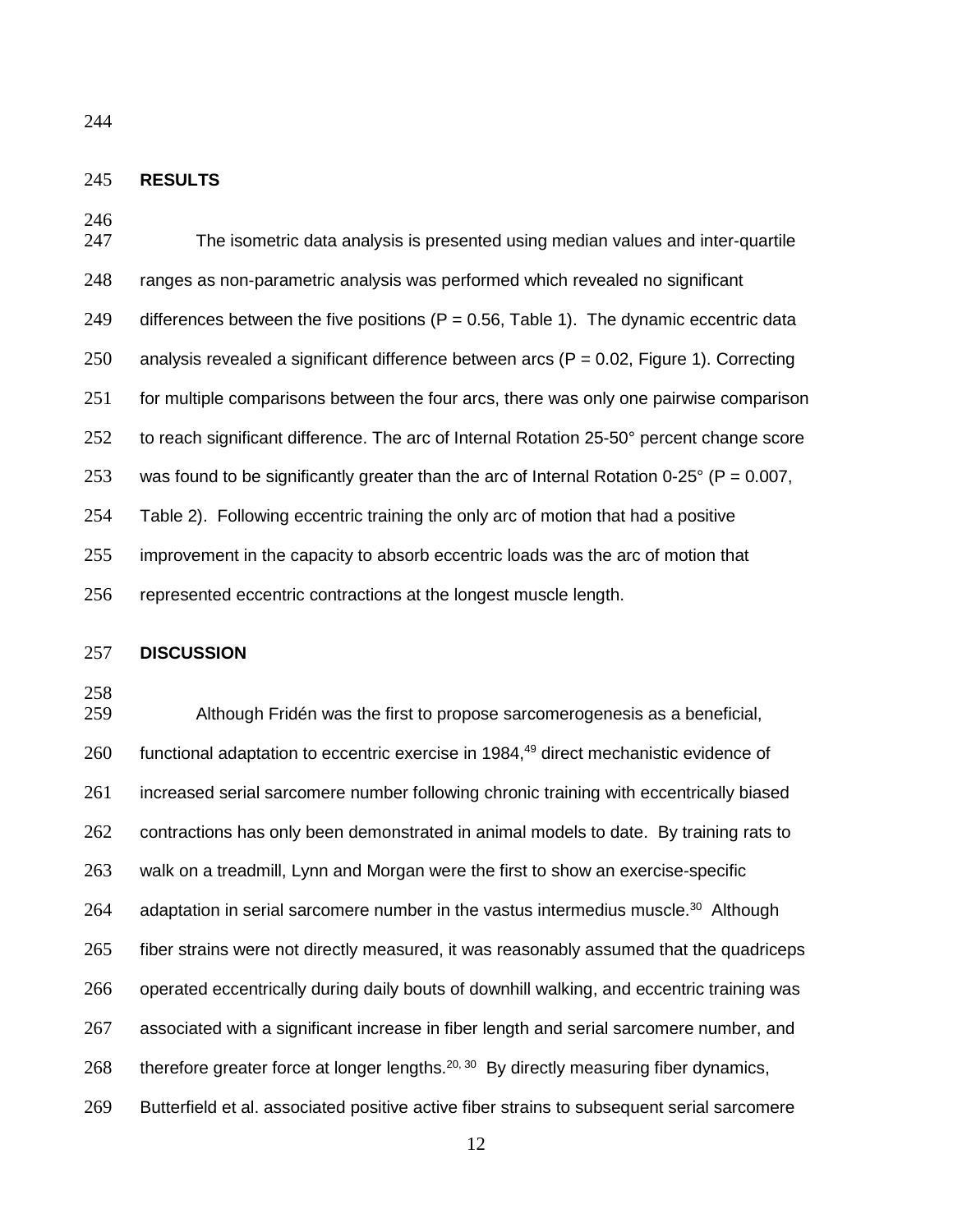number increases of ~10% in the vastus intermedius after 10 days of eccentrically-271 biased exercise.<sup>23</sup> Subsequently it was shown that higher positive fiber strains during eccentric exercise resulted in greater serial sarcomere number adaptations, and this could be accomplished by exercising the muscle through excursions involving long 274 muscle lengths near or at terminal ranges of motion.<sup>50 12</sup>

 Serial sarcomere number measurements, and therefore direct measurements of sarcomerogenesis, are impractical, if not impossible in human subjects. Therefore, architectural and functional measures previously associated with sarcomerogenesis in animal models are used as indirect measures of a beneficial adaptation to eccentric exercise in humans, including a rightward shift in the muscle's torque-joint angle 280 Felationship,  $34, 37$  adaptations in muscle architecture such as longer muscle fibers,  $35, 36, 51$ and/or increased fiber pennation angles.<sup>52</sup>

 In this study, by training the posterior shoulder muscles eccentrically, we were interested to see if changes in both isometric and dynamic eccentric strength of the shoulder external rotators would increase the ability of the posterior shoulder musculature to absorb eccentric loads at the end range of the eccentric motion. We found that our eccentrically biased training program for the posterior shoulder muscles did not have an effect on their isometric torque-joint angle relationship. Although a rightward shift following repeated bouts of eccentric exercise training has been 289 associated with serial sarcomerogenesis in human muscle, $37$  there is evidence that sarcomere number adaptations can also occur without a significant shift in this relationship. Chen et al., found a direct association between training load and torque-292 angle shift following eccentric exercise training in human subjects.<sup>34</sup> In their study, only subjects that performed eccentric exercises at 100% of maximal voluntary contraction exhibited a rightward shift of the torque-angle curve on the biceps brachii, despite additional groups that trained submaximally exhibiting other beneficial training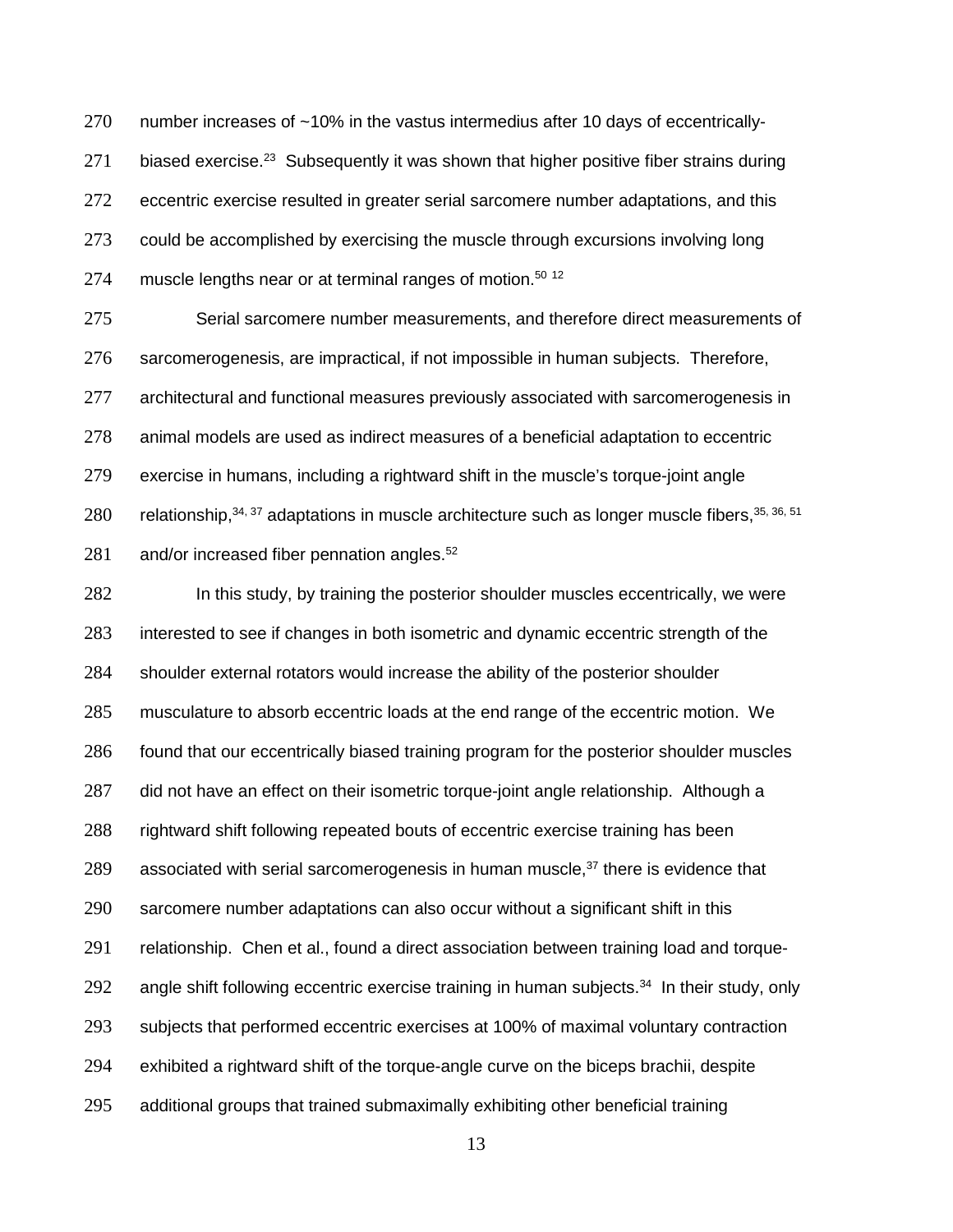adaptations such as the repeated bout effect, or resistance to subsequent eccentric 297 exercise-induced injury.<sup>34</sup>

 It is therefore possible that our training program was not long enough or the resistive load may not have been adequate to facilitate a measureable muscular adaption in isometric torque. This is supported, in part, by the aforementioned eccentric training studies in rabbits, whereby higher evoked forces during eight weeks of eccentric training resulted in greater rightward shift of the torque-angle curves. <sup>12, 50</sup> In addition, the lack of a shift in the isometric torque-angle relationship may be associated with the 304 methodology in calculating the angle of isometric peak torque production.<sup>53</sup> By necessity, the isometric torque measures in our study herein are discreet data points, measured at every  $15^{\circ}$  of glenohumeral rotation. Therefore, it is possible that changes in isometric peak torque may have occurred between two discreet measurements. Lastly, the torque-angle relationship is a measurement that is sensitive to several factors, and easily altered by factors such as reduced effort, fatigue, alterations in series compliance, and/or changes in muscle / tendon stiffness.<sup>53</sup> Therefore, we also measured the dynamic eccentric torque-angle relationship as a more robust indicator of the muscle's capacity for energy absorption.<sup>54, 55</sup> The mechanism of force production during an eccentric contraction differs significantly from the traditional mechanism of cross-bridge produced force during isometric and 315 concentric contractions.<sup>56-60</sup> Therefore, forces produced eccentrically are independent of  $f_1$  316 fiber type<sup>61</sup> and although fiber transitions can modify the muscle's contractile velocity, power, and rate of force development during concentric contractions, their influence on 318 force is essentially eliminated during isometric contractions, when the velocity is zero.<sup>62</sup> However, exercise-induced alterations in the elastic elements of the muscle and/or tendon can modify force production.<sup>63, 64</sup> Elastic energy storage is an essential component of the shoulder musculature for throwing activities<sup>65</sup> and stiffening of the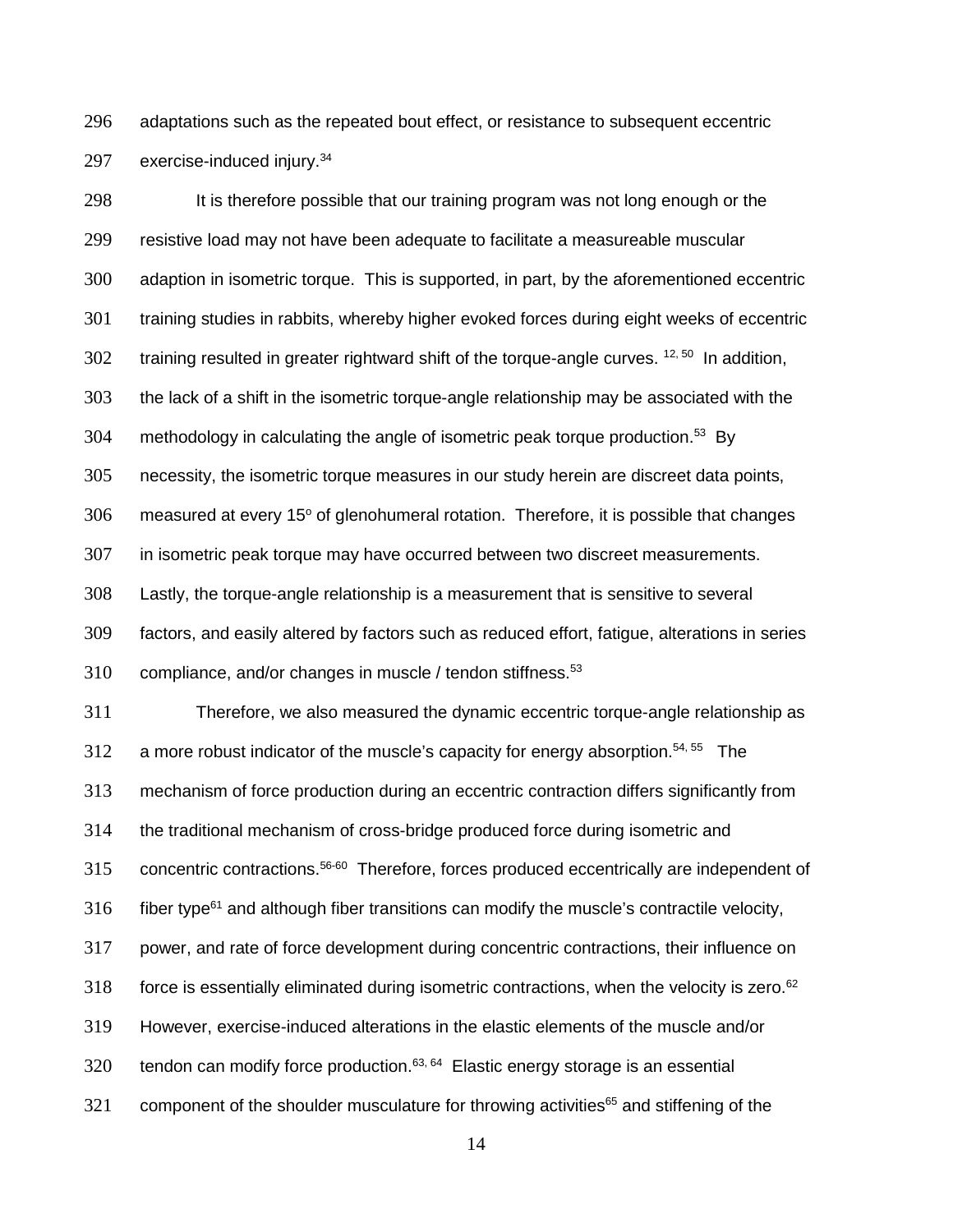parallel elastic component of the muscle by itself or in conjunction with

 sarcomerogenesis could explain our results. The increase in angular impulse at the longest muscle length is a significant adaptation to eccentrically biased exercise. It can be produced by increasing the length of the muscle fibers<sup>20</sup>, is indicative of serial sarcomere number increases<sup>11, 12</sup>, and it increases the amount of energy that the 327 external rotators can absorb while actively lengthening,  $3,66$  and reduces the potential for 328 eccentric exercise-induced strain damage and injury.<sup>11, 20, 29, 33, 34, 36, 37, 39, 51, 52, 54</sup>

 It is well documented that the posterior shoulder needs to act eccentrically to decelerate the arm during the termination of a baseball pitch, tennis serve or similar movement.<sup>67-70</sup> We believe the ability to effectively activate the posterior shoulder musculature eccentrically through the full range of motion is critical for avoiding injuries in the shoulder, specifically for overhead throwing athletes. Although our subjects performed the testing and exercise procedures with the shoulder in a different position compared to that of a throwing motion, we propose that the functional adaptations measured in this study are translatable. The posterior shoulder musculature must decelerate the shoulder during both the deceleration phase and the follow-through phase of pitching, as the loads are dissipated. Fleisig et al., calculated a significant 339 internal rotation torque at the shoulder that was still evident at terminal internal rotation.<sup>69</sup> At the time of ball release, Werner et al., calculated high distraction forces that were dissipated over course of the following 200ms<sup>71, 72</sup>, as the shoulder continues to 342 internally rotate to approximately  $0^{\circ}$  of glenohumeral rotation.<sup>73</sup>

#### **Limitations**

 We used two different positions for exercising and testing the muscles of the posterior shoulder. It is reasonable to expect that exercise-induced adaptations in skeletal muscle to be specific function; i.e. contraction type and muscle length.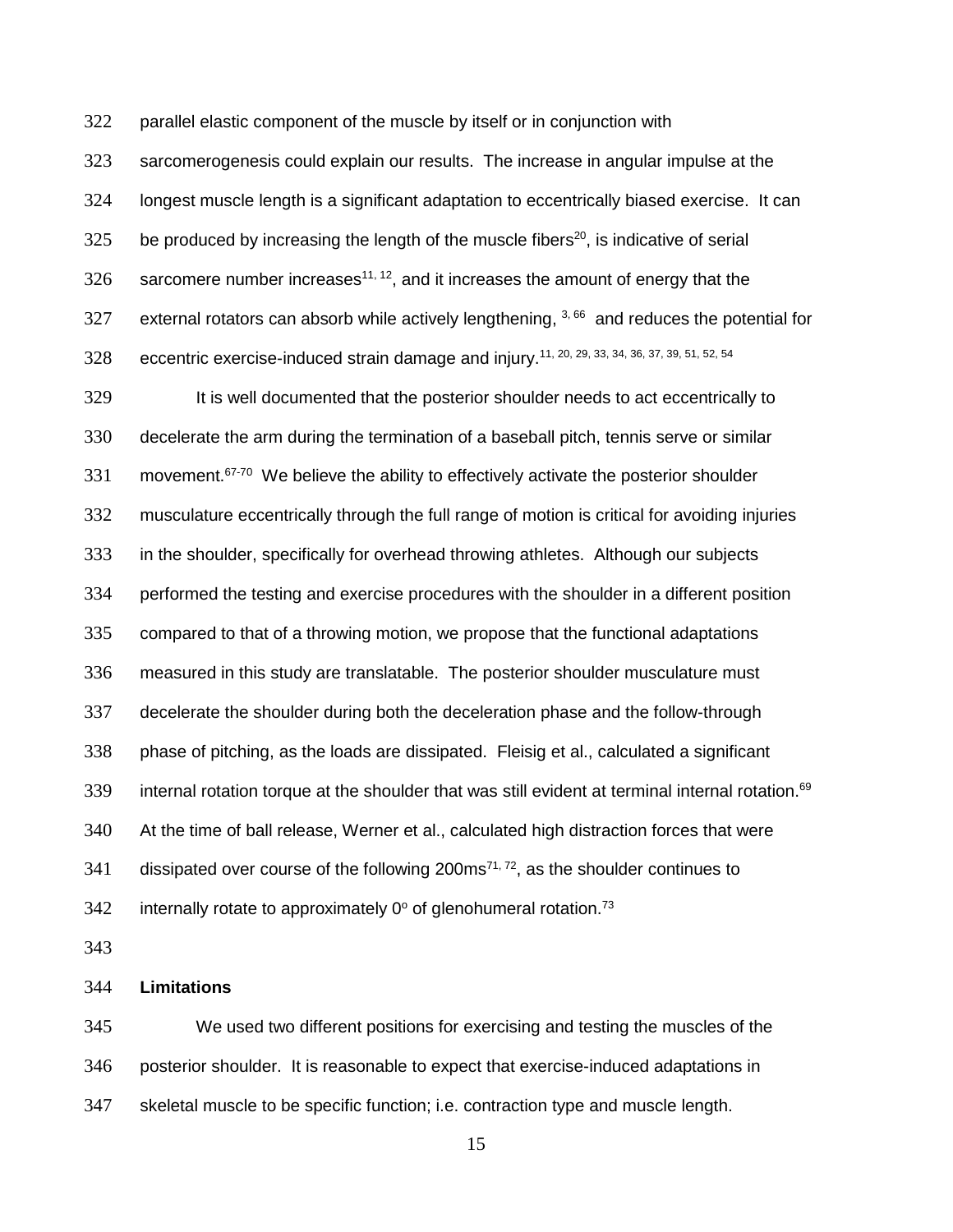Therefore, it is possible that the exact magnitude of the adaptations were not measured due to the different position of testing. However, we did find an improved eccentric impulse at long muscle lengths for the posterior shoulder musculature in a shoulder position (and muscle position), which indicates the robustness of the adaptation at the tissue level. Future studies will utilize a laboratory setting to test and measure in identical positions.

 It is possible that adaptations in motor unit recruitment occurred in our subjects over the course of the study. However, the lack of a significant training effect in the isometric torque data in conjunction with the systematic improvement in eccentric torque production in only the terminal arc of motion makes this less likely. In addition, muscle morphological and functional adaptations to eccentric loading are evident earlier compared to adaptations from isometric and concentric training, which supports fiber 360 adaptation following a short, eccentrically-biased, four week training program.<sup>74</sup> In future studies measuring eccentric exercise-induced adaptations in our laboratory, we will include longer exercise durations and higher intensities, incorporate methods to assess muscle activation such as EMG, and measure rate of torque development and muscle stiffness to further separate viable mechanisms underlying the functional adaptations in skeletal muscle.

#### **Conclusion**

 In this pilot study, we have shown for the first time that an eccentrically-biased home exercise program can improve the energy absorption capacity of the posterior shoulder muscles by increasing the eccentric torque production at terminal internal rotation. The exercises performed in this study can be translated easily for clinical use by overhead athletes. While these exercises do not approach the velocity seen in overhead sports, they could be good options for training program for overhead athletes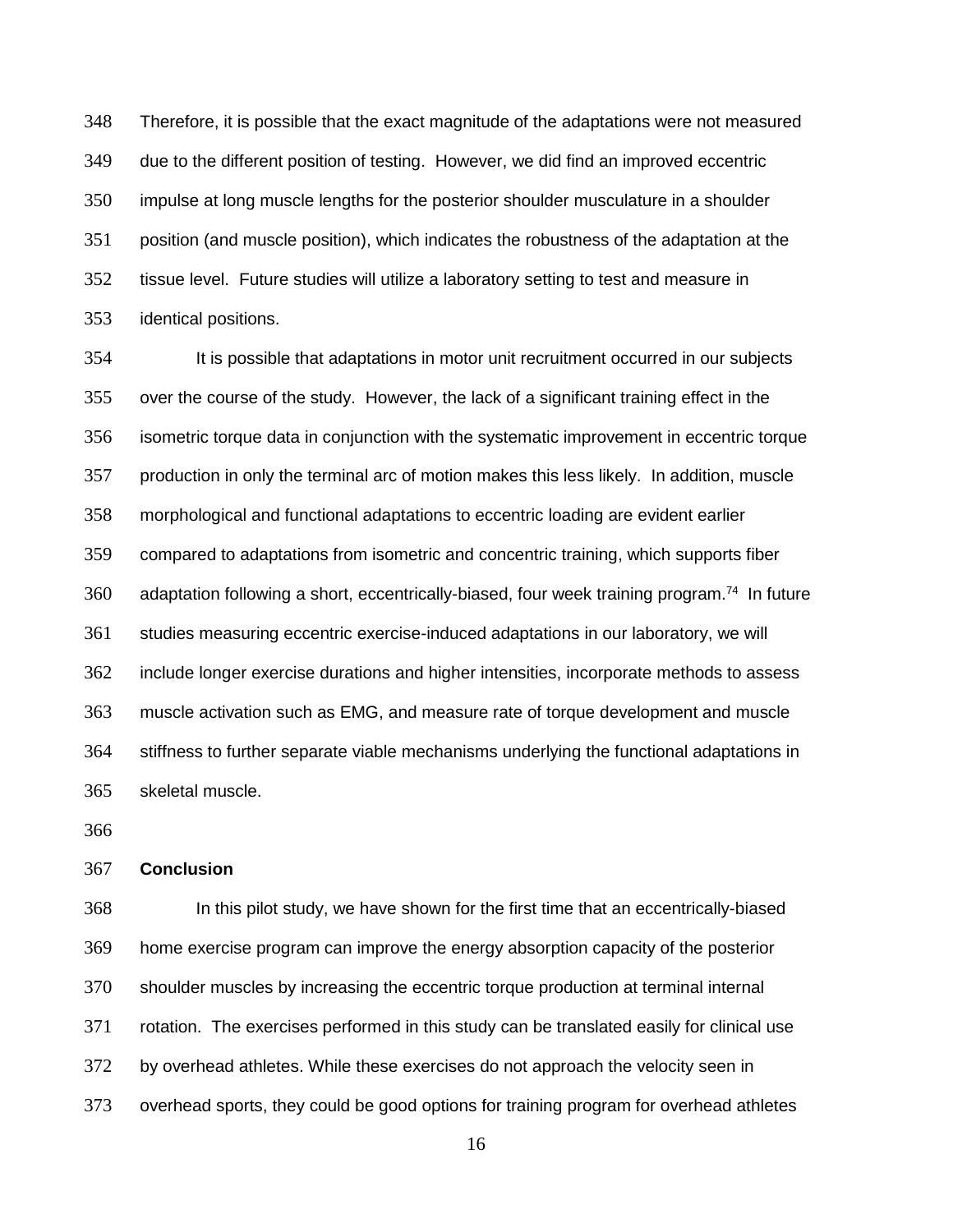or during rehabilitation to facilitate eccentric strengthening of the posterior shoulder musculature. The two posterior shoulder eccentric exercises used during this six week intervention appear to support the concept of specific adaptation to imposed demand 377 principle and increases the ability to absorb forces with the muscle in a lengthened position.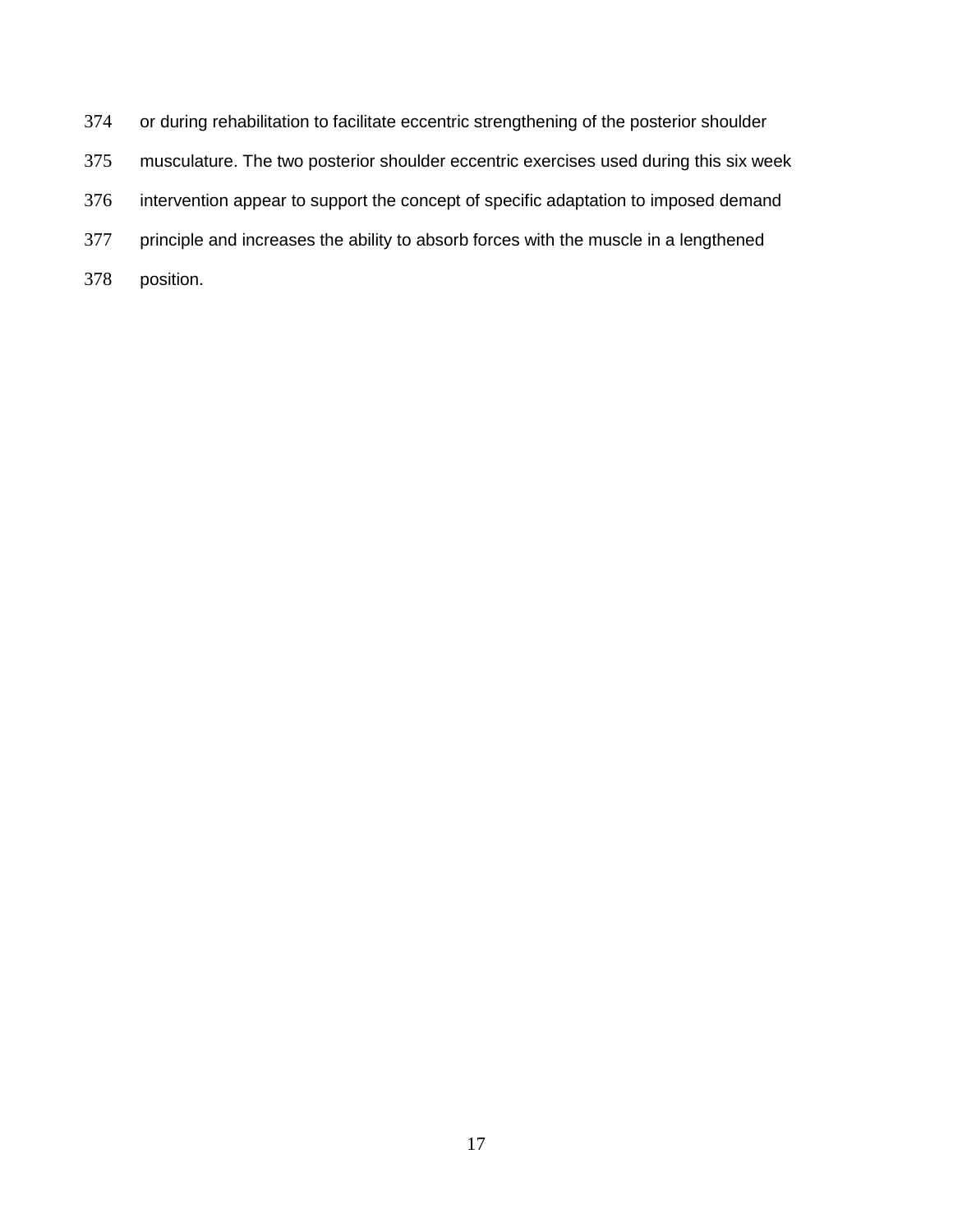# 380 **Table 1.** Isometric Change scores

|                       | Median Change | Interquartile Range |
|-----------------------|---------------|---------------------|
|                       | Score         |                     |
| External Rotation 15° | 4.79          | $(-5.6 - 11.4\%)$   |
| Neutral 0°            | 1.18          | $(-5.1 - 21.6%)$    |
| Internal Rotation 15° | 7.75          | $(-10.4 - 26.5%)$   |
| Internal Rotation 30° | -1.91         | $(-2.9 - 17.8%)$    |
| Internal Rotation 45° | 1.64          | $(-1.2 - 17.4%)$    |

381 (-) indicates that the isometric strength decreased from baseline value

382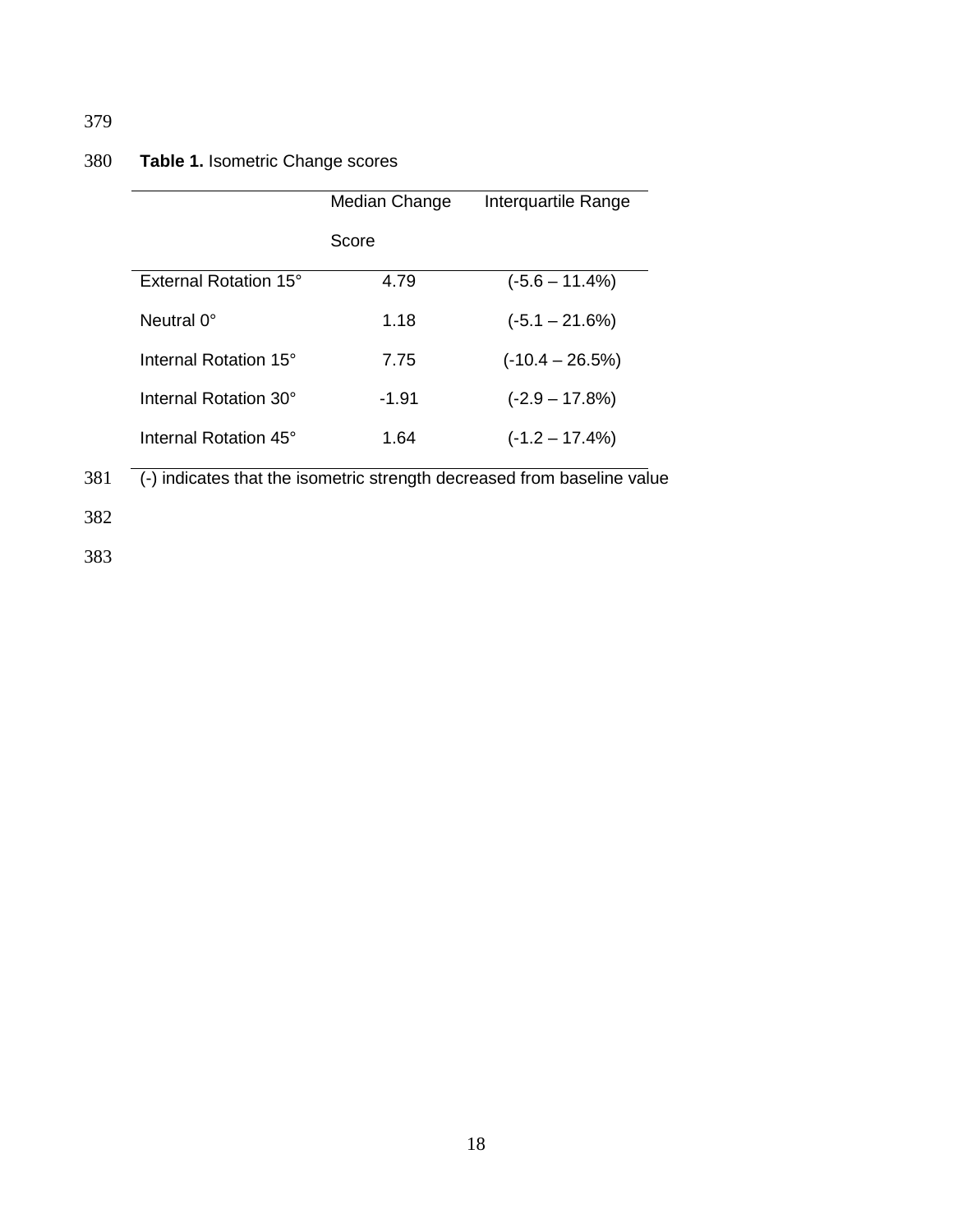# 384<br>385

# Table 2. Dynamic Eccentric Percent Change Scores compared to the longest position of

### 386 Internal Rotation arc 25-50°

|                             | Short         |                                                                 |              | Long          |
|-----------------------------|---------------|-----------------------------------------------------------------|--------------|---------------|
|                             | External      | External                                                        | Internal     | Internal      |
|                             | Rotation      | Rotation                                                        | Rotation     | Rotation      |
|                             | $50-25^\circ$ | $25-0$ °                                                        | $0-25^\circ$ | $25-50^\circ$ |
| <b>Median Change Scores</b> | $-3.4$        | $-3.0$                                                          | $+0.4$       | $+9.5$        |
| Interquartile Range         |               | $(-21.8 - 12.7)$ $(-14.1 - 7.9)$ $(-8.9 - 12.9)$ $(2.2 - 31.0)$ |              |               |
| Significance                | $P = 0.059$   | $P = 0.017$                                                     | $P = 0.007*$ |               |
| Compared to Long IR 25-50°  |               |                                                                 |              |               |

387 \* Indicates that change scores is significantly different from Internal Rotation 25-50°

388 (-) indicates that the angular impulse decreased from baseline value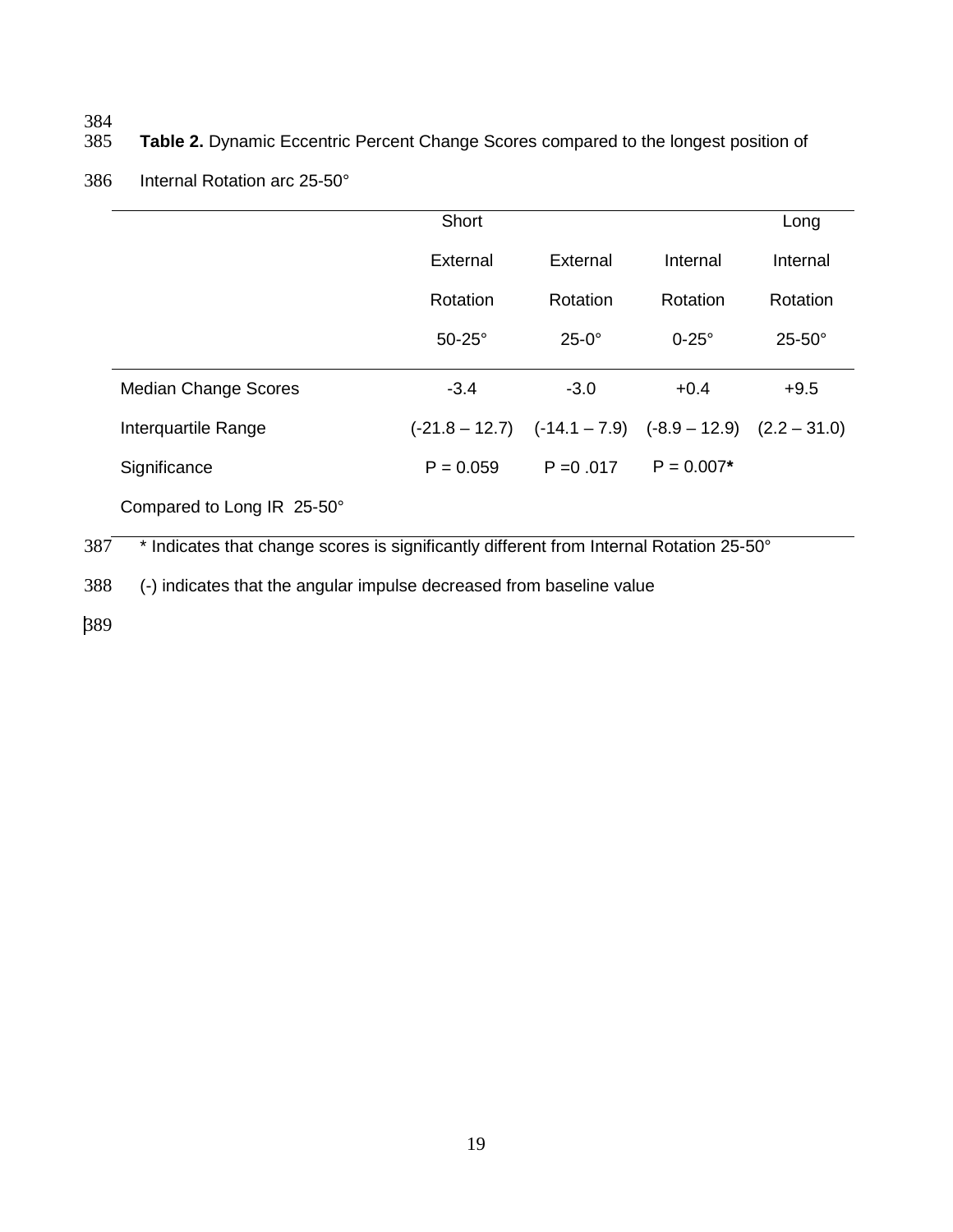Figure 1



Angular Impulse by Arcs of Motion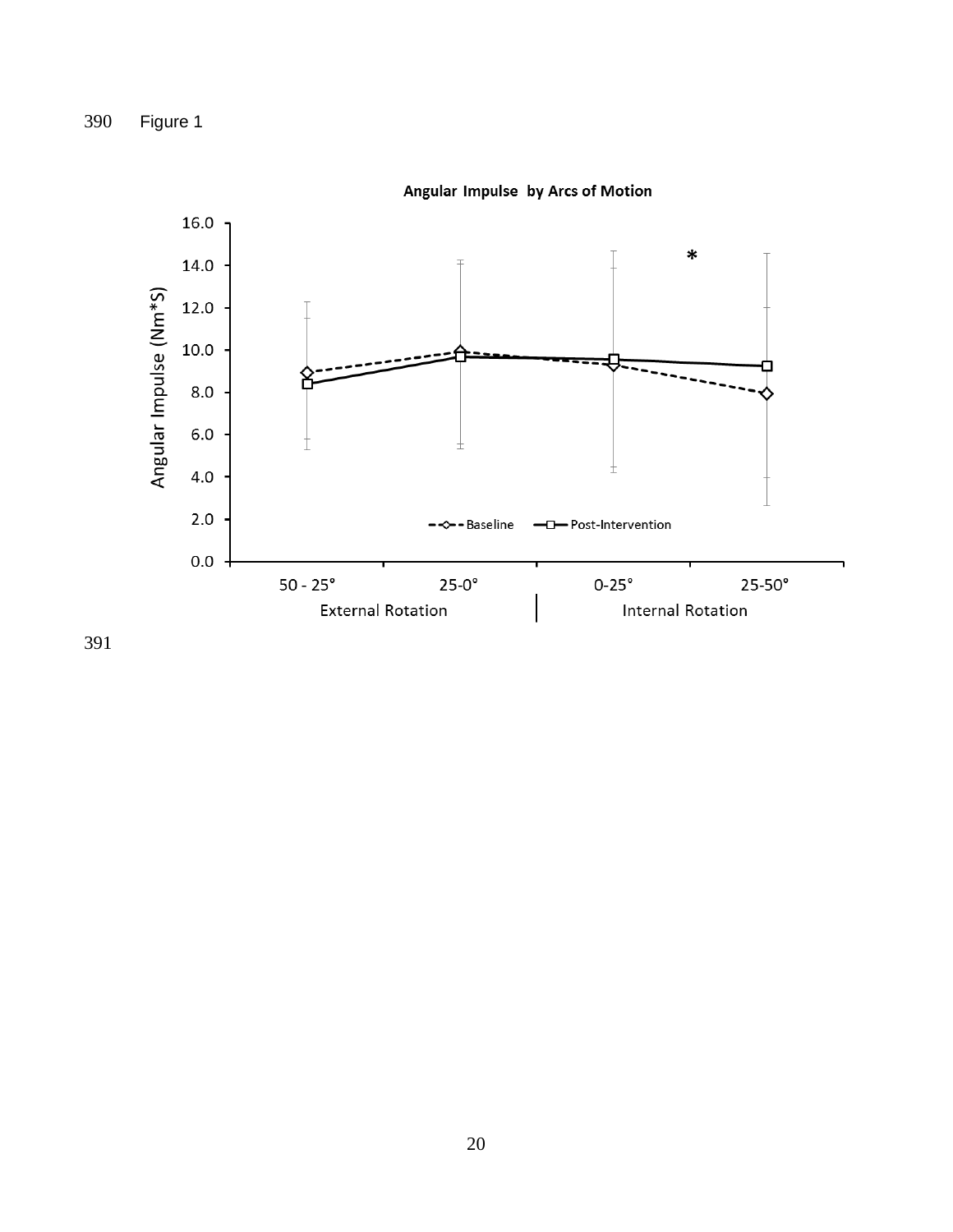#### **Figure captions**

 **Figure 1.** Mean eccentric angular impulse for the posterior shoulder muscles on day 1 (open triangles) and following and eccentrically biased training program (open squares) for four arcs of motion. Eccentric contractions began with the posterior shoulder muscles 397 at their shortest length (50 $^{\circ}$  of external rotation) and the muscles were lengthened during 398 contraction to their longest lengths (50° internal rotation). Following eccentrically biased training, the area under the eccentric torque-angle curve (angular impulse) was 400 significantly greater (\*) for the arc of motion that represented the longest muscle lengths (25-50 $^{\circ}$  internal rotation).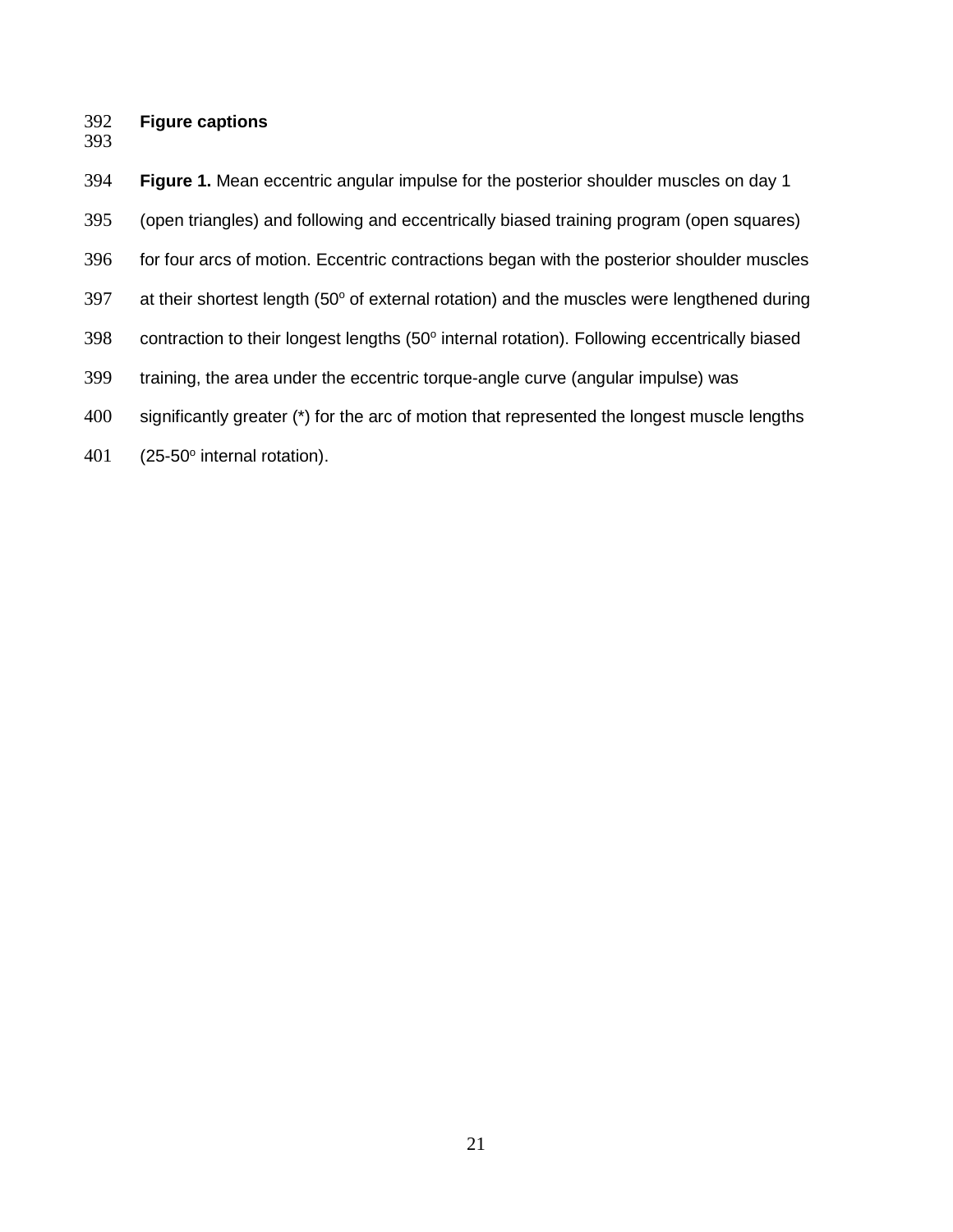| 402 |     |                                                                                        |
|-----|-----|----------------------------------------------------------------------------------------|
| 403 |     | References                                                                             |
|     |     |                                                                                        |
| 404 |     |                                                                                        |
| 405 | 1.  | Vanrenterghem J, Nedergaard NJ, Robinson MA, Drust B. Training Load                    |
| 406 |     | Monitoring in Team Sports: A Novel Framework Separating Physiological and              |
| 407 |     | Biomechanical Load-Adaptation Pathways. Sports Med. 2017.                              |
| 408 | 2.  | Clarkson PM, Nosaka K, Braun B. Muscle function after exercise-induced muscle          |
| 409 |     | damage and rapid adaptation. Med Sci Sports Exerc. 1992;24(5):512-520.                 |
| 410 | 3.  | Butterfield TA. Eccentric exercise in vivo: strain-induced muscle damage and           |
| 411 |     | adaptation in a stable system. Exerc Sport Sci Rev. 2010;38(2):51-60.                  |
| 412 | 4.  |                                                                                        |
| 413 |     | Simoneau JA, Lortie G, Boulay MR, Marcotte M, Thibault MC, Bouchard C.                 |
| 414 |     | Human skeletal muscle fiber type alteration with high-intensity intermittent           |
| 415 |     | training. Eur J Appl Physiol Occup Physiol. 1985;54(3):250-253.                        |
| 416 | 5.  | Fry AC. The role of resistance exercise intensity on muscle fibre adaptations.         |
|     |     | Sports Med. 2004;34(10):663-679.                                                       |
| 417 | 6.  | Blazevich AJ, Gill ND, Zhou S. Intra- and intermuscular variation in human             |
| 418 |     | quadriceps femoris architecture assessed in vivo. <i>J Anat.</i> 2006;209(3):289-310.  |
| 419 | 7.  | Petersen W, Taheri P, Forkel P, Zantop T. Return to play following ACL                 |
| 420 |     | reconstruction: a systematic review about strength deficits. Arch Orthop Trauma        |
| 421 |     | Surg. 2014;134(10):1417-1428.                                                          |
| 422 | 8.  | Fluck M, Waxham MN, Hamilton MT, Booth FW. Skeletal muscle Ca(2+)-                     |
| 423 |     | independent kinase activity increases during either hypertrophy or running. J Appl     |
| 424 |     | Physiol (1985). 2000;88(1):352-358.                                                    |
| 425 | 9.  | Nader GA, McLoughlin TJ, Esser KA. mTOR function in skeletal muscle                    |
| 426 |     | hypertrophy: increased ribosomal RNA via cell cycle regulators. Am J Physiol           |
| 427 |     | Cell Physiol. 2005;289(6):C1457-1465.                                                  |
| 428 | 10. | Esser K. Regulation of mTOR signaling in skeletal muscle hypertrophy. J                |
| 429 |     | Musculoskelet Neuronal Interact. 2008;8(4):338-339.                                    |
| 430 | 11. | Proske U, Morgan DL. Muscle damage from eccentric exercise: mechanism,                 |
| 431 |     | mechanical signs, adaptation and clinical applications. <i>J Physiol</i> . 2001;537(Pt |
| 432 |     | 2):333-345.                                                                            |
| 433 | 12. | Butterfield TA, Herzog W. The magnitude of muscle strain does not influence            |
| 434 |     | serial sarcomere number adaptations following eccentric exercise. Pflugers Arch.       |
| 435 |     | 2006;451(5):688-700.                                                                   |
| 436 | 13. | De Deyne PG. Formation of sarcomeres in developing myotubes: role of                   |
| 437 |     | mechanical stretch and contractile activation. Am J Physiol Cell Physiol.              |
| 438 |     | 2000;279(6):C1801-1811.                                                                |
| 439 | 14. | Hofmann WW. Mechanisms of muscular hypertrophy. J Neurol Sci. 1980;45(2-               |
| 440 |     | $3):205-216.$                                                                          |
| 441 | 15. | Koh TJ, Herzog W. Eccentric training does not increase sarcomere number in             |
| 442 |     | rabbit dorsiflexor muscles. J Biomech. 1998;31(5):499-501.                             |
| 443 | 16. | Koh TJ, Herzog W. Excursion is important in regulating sarcomere number in the         |
| 444 |     | growing rabbit tibialis anterior. J Physiol. 1998;508 (Pt 1):267-280.                  |
| 445 | 17. | Burkholder TJ. Age does not influence muscle fiber length adaptation to increased      |
| 446 |     | excursion. J Appl Physiol (1985). 2001;91(6):2466-2470.                                |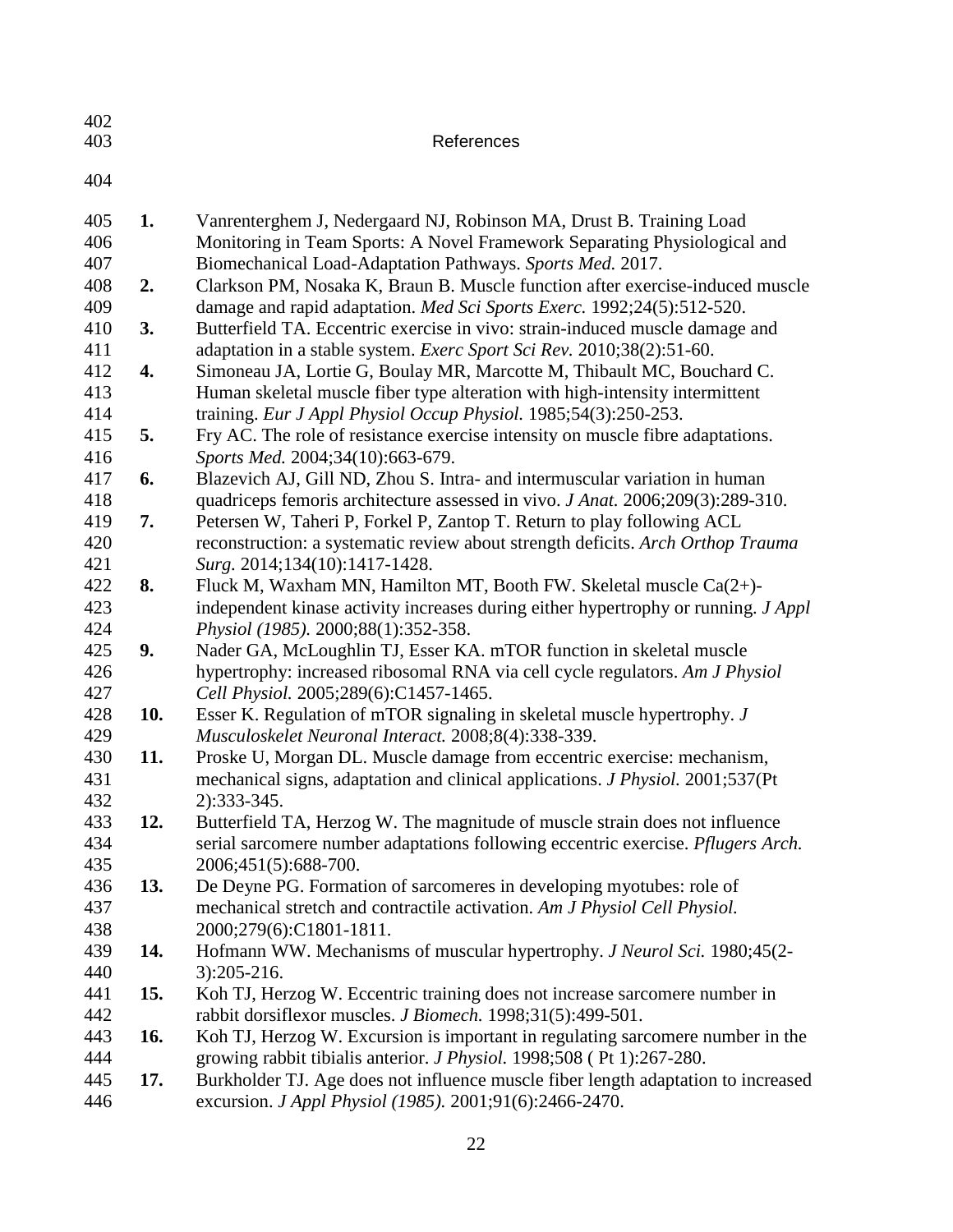| 447 | 18.        | Burkholder TJ, Lieber RL. Sarcomere number adaptation after retinaculum               |
|-----|------------|---------------------------------------------------------------------------------------|
| 448 |            | transection in adult mice. J Exp Biol. 1998;201(Pt 3):309-316.                        |
| 449 | 19.        | Williams PE, Goldspink G. Longitudinal growth of striated muscle fibres. J Cell       |
| 450 |            | Sci. 1971;9(3):751-767.                                                               |
| 451 | 20.        | Lynn R, Talbot JA, Morgan DL. Differences in rat skeletal muscles after incline       |
| 452 |            | and decline running. <i>J Appl Physiol</i> (1985). 1998;85(1):98-104.                 |
| 453 | 21.        | Tabary JC, Tabary C, Tardieu C, Tardieu G, Goldspink G. Physiological and             |
| 454 |            | structural changes in the cat's soleus muscle due to immobilization at different      |
| 455 |            | lengths by plaster casts. <i>J Physiol</i> . 1972;224(1):231-244.                     |
| 456 | 22.        | Tabary JC, Tardieu C, Tabary C, Lombard M, Gagnard L, Tardieu G. [Neural              |
| 457 |            | regulation and adaptation of the number of sarcomeres of the muscle fiber to the      |
| 458 |            | length imposed upon it]. <i>J Physiol (Paris)</i> . 1972;65:Suppl 1:168A.             |
| 459 | 23.        | Butterfield TA, Leonard TR, Herzog W. Differential serial sarcomere number            |
| 460 |            | adaptations in knee extensor muscles of rats is contraction type dependent. J Appl    |
| 461 |            | Physiol (1985). 2005;99(4):1352-1358.                                                 |
| 462 | 24.        | Tardieu C, Tabary JC, Gagnard L, Lombard M, Tabary C, Tardieu G. [Change in           |
| 463 |            | the number of sarcomeres and in isometric tetanic tension after immobilization of     |
| 464 |            | the cat anterior tibialis muscle at different lengths]. <i>J Physiol (Paris)</i> .    |
| 465 |            | 1974;68(2):205-218.                                                                   |
| 466 | 25.        | Williams PE, Goldspink G. The effect of immobilization on the longitudinal            |
| 467 |            | growth of striated muscle fibres. J Anat. 1973;116(Pt 1):45-55.                       |
| 468 | 26.        | Tabary JC, Tardieu C, Tardieu G, Tabary C, Gagnard L. Functional adaptation of        |
| 469 |            | sarcomere number of normal cat muscle. <i>J Physiol (Paris)</i> . 1976;72(3):277-291. |
| 470 | 27.        | Woledge RC, Curtin NA, Homsher E. Energetic aspects of muscle contraction.            |
| 471 |            | Monogr Physiol Soc. 1985;41:1-357.                                                    |
| 472 | 28.        | Goldspink G. Malleability of the motor system: a comparative approach. J Exp          |
| 473 |            | Biol. 1985;115:375-391.                                                               |
| 474 | 29.        | Friden J. Changes in human skeletal muscle induced by long-term eccentric             |
| 475 |            | exercise. Cell Tissue Res. 1984;236(2):365-372.                                       |
| 476 | <b>30.</b> | Lynn R, Morgan DL. Decline running produces more sarcomeres in rat vastus             |
| 477 |            | intermedius muscle fibers than does incline running. J Appl Physiol (1985).           |
| 478 |            | 1994;77(3):1439-1444.                                                                 |
| 479 | 31.        | Butterfield TA, Best TM. Stretch-activated ion channel blockade attenuates            |
| 480 |            | adaptations to eccentric exercise. Med Sci Sports Exerc. 2009;41(2):351-356.          |
| 481 | 32.        | Herring SW, Grimm AF, Grimm BR. Regulation of sarcomere number in skeletal            |
| 482 |            | muscle: a comparison of hypotheses. <i>Muscle Nerve</i> . 1984;7(2):161-173.          |
| 483 | 33.        | Philippou A, Bogdanis GC, Nevill AM, Maridaki M. Changes in the angle-force           |
| 484 |            | curve of human elbow flexors following eccentric and isometric exercise. Eur J        |
| 485 |            | Appl Physiol. 2004;93(1-2):237-244.                                                   |
| 486 | 34.        | Chen TC, Nosaka K, Sacco P. Intensity of eccentric exercise, shift of optimum         |
| 487 |            | angle, and the magnitude of repeated-bout effect. J Appl Physiol (1985).              |
| 488 |            | 2007;102(3):992-999.                                                                  |
| 489 | 35.        | Lau WY, Blazevich AJ, Newton MJ, Wu SS, Nosaka K. Reduced muscle                      |
| 490 |            | lengthening during eccentric contractions as a mechanism underpinning the             |
| 491 |            | repeated-bout effect. Am J Physiol Regul Integr Comp Physiol.                         |
| 492 |            | 2015;308(10):R879-886.                                                                |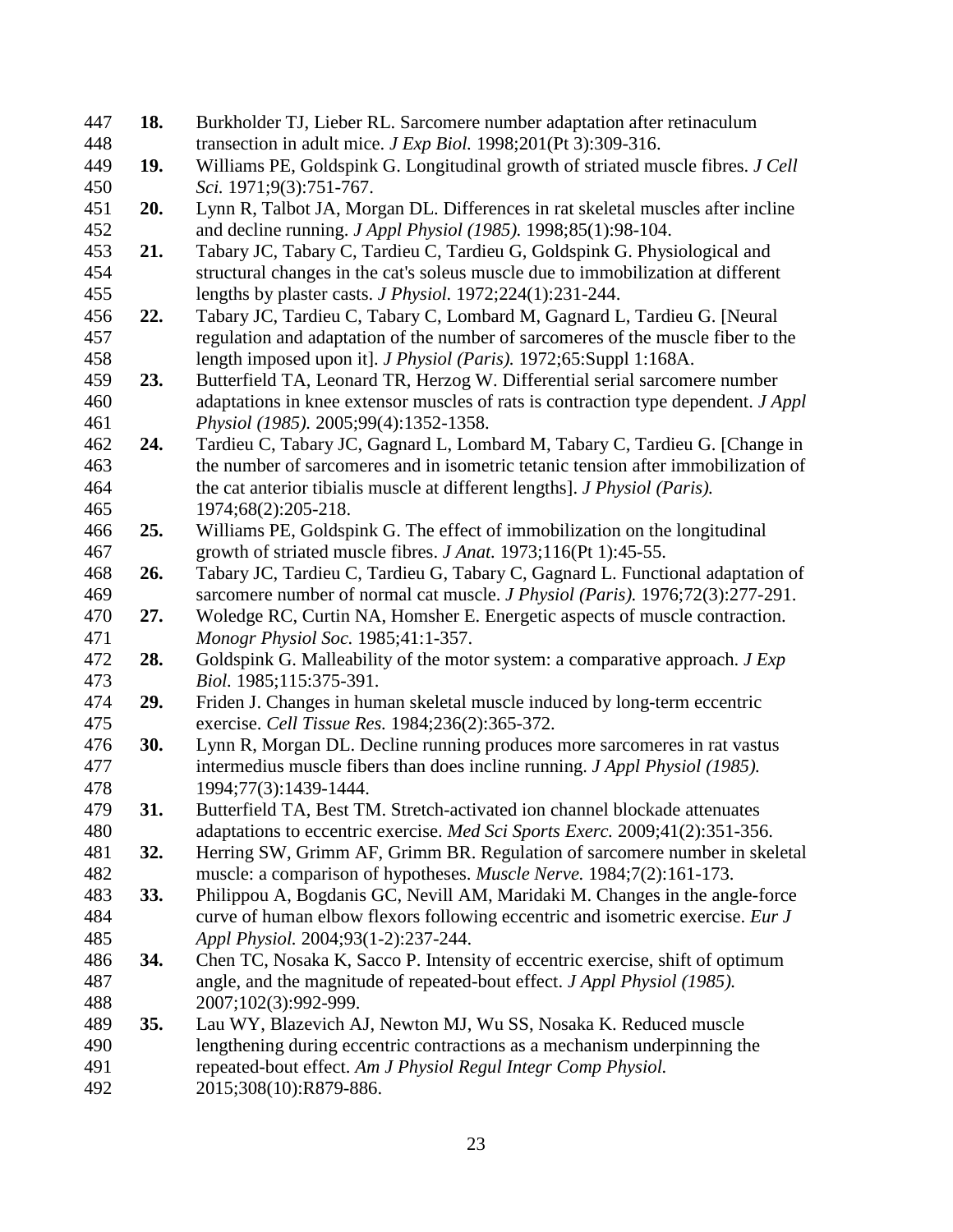| 493        | 36. | Potier TG, Alexander CM, Seynnes OR. Effects of eccentric strength training on                                         |
|------------|-----|------------------------------------------------------------------------------------------------------------------------|
| 494        |     | biceps femoris muscle architecture and knee joint range of movement. Eur J Appl                                        |
| 495        |     | Physiol. 2009;105(6):939-944.                                                                                          |
| 496        | 37. | Brockett CL, Morgan DL, Proske U. Human hamstring muscles adapt to eccentric                                           |
| 497        |     | exercise by changing optimum length. Med Sci Sports Exerc. 2001;33(5):783-790.                                         |
| 498        | 38. | Brughelli M, Nosaka K, Cronin J. Application of eccentric exercise on an                                               |
| 499        |     | Australian Rules football player with recurrent hamstring injuries. Phys Ther                                          |
| 500        |     | Sport. 2009;10(2):75-80.                                                                                               |
| 501        | 39. | McHugh MP, Tetro DT. Changes in the relationship between joint angle and                                               |
| 502        |     | torque production associated with the repeated bout effect. J Sports Sci.                                              |
| 503        |     | 2003;21(11):927-932.                                                                                                   |
| 504        | 40. | Kibler WB, Kuhn JE, Wilk K, et al. The disabled throwing shoulder: spectrum of                                         |
| 505        |     | pathology-10-year update. Arthroscopy. 2013;29(1):141-161 e126.                                                        |
| 506        | 41. | Leggin BG, Michener LA, Shaffer MA, Brenneman SK, Iannotti JP, Williams                                                |
| 507        |     | GR, Jr. The Penn shoulder score: reliability and validity. J Orthop Sports Phys                                        |
| 508        |     | Ther. 2006;36(3):138-151.                                                                                              |
| 509        | 42. | Papotto BM, Rice T, Malone T, Butterfield T, Uhl TL. Reliability of Isometric                                          |
| 510        |     | and Eccentric Isokinetic Shoulder External Rotation. J Sport Rehabil.                                                  |
| 511        |     | 2016; Technical Report.                                                                                                |
| 512        | 43. | Maganaris CN, Baltzopoulos V, Sargeant AJ. Repeated contractions alter the                                             |
| 513        |     | geometry of human skeletal muscle. J Appl Physiol (1985). 2002;93(6):2089-                                             |
| 514        |     | 2094.                                                                                                                  |
| 515        | 44. | Rassier DE. The effects of length on fatigue and twitch potentiation in human                                          |
| 516        |     | skeletal muscle. Clin Physiol. 2000;20(6):474-482.                                                                     |
| 517        | 45. | McNair PJ. Verbal encouragement of voluntary muscle action: reply to                                                   |
| 518        |     | commentary by Roger Eston. Br J Sports Med. 1996;30(4):365.                                                            |
| 519        | 46. | Lagasse PP, Katch FI, Katch VL, Roy MA. Reliability and validity of the                                                |
| 520        |     | Omnitron hydraulic resistance exercise and testing device. Int J Sports Med.                                           |
| 521        |     | 1989;10(6):455-459.                                                                                                    |
| 522<br>523 | 47. | Mayer F, Horstmann T, Kranenberg U, Rocker K, Dickhuth HH. Reproducibility                                             |
| 524        |     | of isokinetic peak torque and angle at peak torque in the shoulder joint. Int J<br>Sports Med. 1994;15 Suppl 1:S26-31. |
| 525        | 48. | Blackburn TA, MacLeod WD, WHite B, Wofford L. EMG analysis of posterior                                                |
| 526        |     | rotator cuff exercises. Journal of Athletic Training. 1990;25:5.                                                       |
| 527        | 49. | Friden J, Seger J, Sjostrom M, Ekblom B. Adaptive response in human skeletal                                           |
| 528        |     | muscle subjected to prolonged eccentric training. Int J Sports Med.                                                    |
| 529        |     | 1983;4(3):177-183.                                                                                                     |
| 530        | 50. | Butterfield TA, Herzog W. Effect of altering starting length and activation timing                                     |
| 531        |     | of muscle on fiber strain and muscle damage. J Appl Physiol (1985).                                                    |
| 532        |     | 2006;100(5):1489-1498.                                                                                                 |
| 533        | 51. | Baroni BM, Geremia JM, Rodrigues R, De Azevedo Franke R, Karamanidis K,                                                |
| 534        |     | Vaz MA. Muscle architecture adaptations to knee extensor eccentric training:                                           |
| 535        |     | rectus femoris vs. vastus lateralis. Muscle Nerve. 2013;48(4):498-506.                                                 |
| 536        | 52. | Blazevich AJ, Cannavan D, Coleman DR, Horne S. Influence of concentric and                                             |
| 537        |     | eccentric resistance training on architectural adaptation in human quadriceps                                          |
| 538        |     | muscles. J Appl Physiol (1985). 2007;103(5):1565-1575.                                                                 |
|            |     |                                                                                                                        |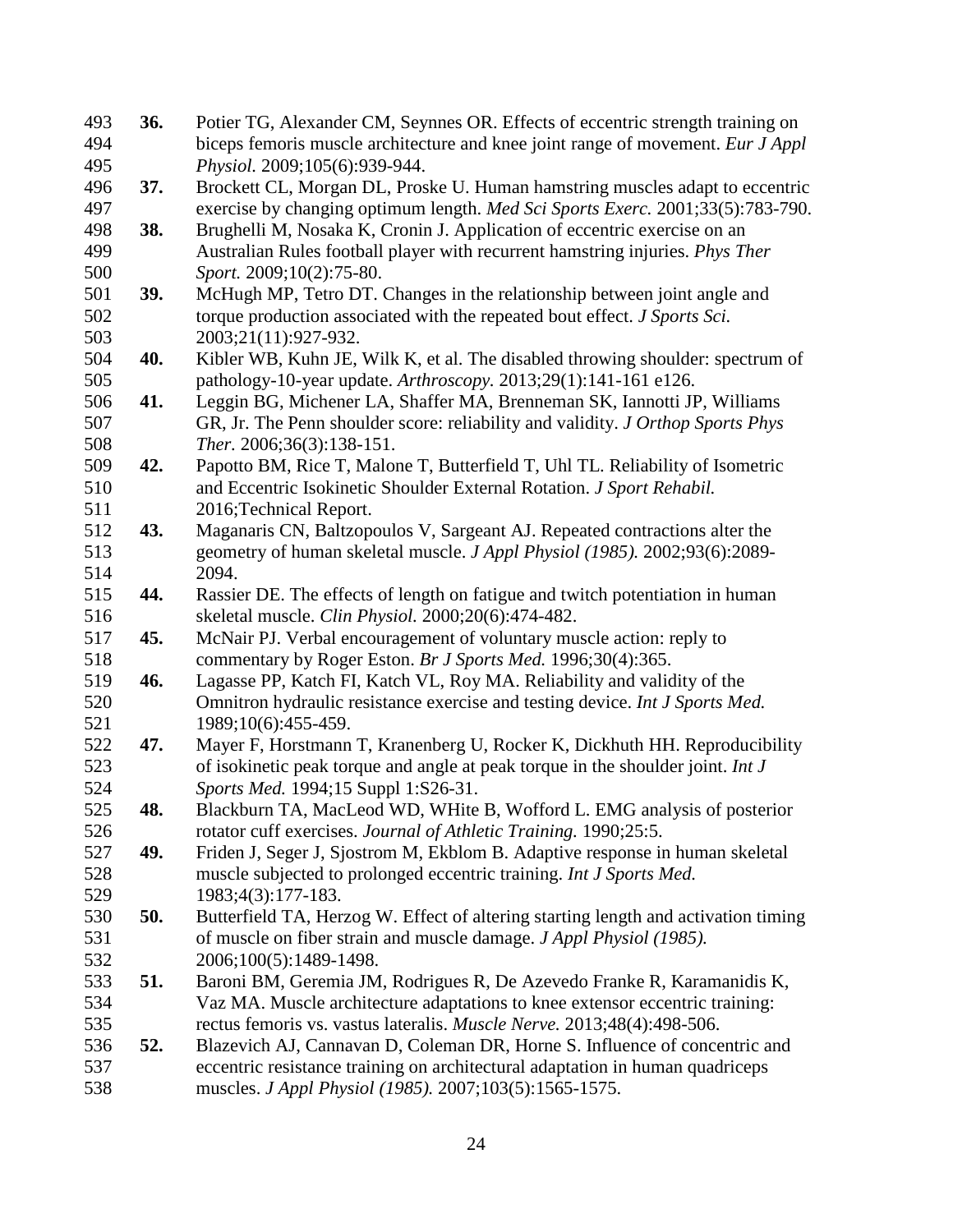| 539 | 53. | Butterfield TA, Herzog W. Is the force-length relationship a useful indicator of     |
|-----|-----|--------------------------------------------------------------------------------------|
| 540 |     | contractile element damage following eccentric exercise? J Biomech.                  |
| 541 |     | 2005;38(9):1932-1937.                                                                |
| 542 | 54. | Lindstedt SL, LaStayo PC, Reich TE. When active muscles lengthen: properties         |
| 543 |     | and consequences of eccentric contractions. News Physiol Sci. 2001;16:256-261.       |
| 544 | 55. | Kaminski TW, Wabbersen CV, Murphy RM. Concentric versus enhanced                     |
| 545 |     | eccentric hamstring strength training: clinical implications. J Athl Train.          |
| 546 |     | 1998;33(3):216-221.                                                                  |
| 547 | 56. | Herzog W. The role of titin in eccentric muscle contraction. J Exp Biol.             |
| 548 |     | 2014;217(Pt 16):2825-2833.                                                           |
| 549 | 57. | Herzog W. Mechanisms of enhanced force production in lengthening (eccentric)         |
| 550 |     | muscle contractions. <i>J Appl Physiol</i> (1985). 2014;116(11):1407-1417.           |
| 551 | 58. | Herzog W, Leonard T, Joumaa V, DuVall M, Panchangam A. The three filament            |
| 552 |     | model of skeletal muscle stability and force production. Mol Cell Biomech.           |
| 553 |     | 2012;9(3):175-191.                                                                   |
| 554 | 59. | Hoppeler H, Herzog W. Eccentric exercise: many questions unanswered. J Appl          |
| 555 |     | Physiol (1985). 2014;116(11):1405-1406.                                              |
| 556 | 60. | Schappacher-Tilp G, Leonard T, Desch G, Herzog W. A novel three-filament             |
| 557 |     | model of force generation in eccentric contraction of skeletal muscles. PLoS One.    |
| 558 |     | 2015;10(3):e0117634.                                                                 |
| 559 | 61. | Hortobagyi T, Zheng D, Weidner M, Lambert NJ, Westbrook S, Houmard JA.               |
| 560 |     | The influence of aging on muscle strength and muscle fiber characteristics with      |
| 561 |     | special reference to eccentric strength. J Gerontol A Biol Sci Med Sci.              |
| 562 |     | 1995;50(6):B399-406.                                                                 |
| 563 | 62. | Komi PV. Training of muscle strength and power: interaction of neuromotoric,         |
| 564 |     | hypertrophic, and mechanical factors. <i>Int J Sports Med.</i> 1986;7 Suppl 1:10-15. |
| 565 | 63. | Magnusson SP, Narici MV, Maganaris CN, Kjaer M. Human tendon behaviour               |
| 566 |     | and adaptation, in vivo. J Physiol. 2008;586(1):71-81.                               |
| 567 | 64. | Urlando A, Hawkins D. Achilles tendon adaptation during strength training in         |
| 568 |     | young adults. Med Sci Sports Exerc. 2007;39(7):1147-1152.                            |
| 569 | 65. | Roach NT, Venkadesan M, Rainbow MJ, Lieberman DE. Elastic energy storage             |
| 570 |     | in the shoulder and the evolution of high-speed throwing in Homo. Nature.            |
| 571 |     | 2013;498(7455):483-486.                                                              |
| 572 | 66. | Garrett WE, Jr., Safran MR, Seaber AV, Glisson RR, Ribbeck BM.                       |
| 573 |     | Biomechanical comparison of stimulated and nonstimulated skeletal muscle             |
| 574 |     | pulled to failure. Am J Sports Med. 1987;15(5):448-454.                              |
| 575 | 67. | Ellenbecker TS, Davies GJ, Rowinski MJ. Concentric versus eccentric isokinetic       |
| 576 |     | strengthening of the rotator cuff. Objective data versus functional test. Am J       |
| 577 |     | Sports Med. 1988;16(1):64-69.                                                        |
| 578 | 68. | Escamilla RF, Andrews JR. Shoulder muscle recruitment patterns and related           |
| 579 |     | biomechanics during upper extremity sports. Sports Med. 2009;39(7):569-590.          |
| 580 | 69. | Fleisig GS, Andrews JR, Dillman CJ, Escamilla RF. Kinetics of baseball pitching      |
| 581 |     | with implications about injury mechanisms. Am J Sports Med. 1995;23(2):233-          |
| 582 |     | 239.                                                                                 |
| 583 | 70. | Jobe FW, Tibone JE, Perry J, Moynes D. An EMG analysis of the shoulder in            |
| 584 |     | throwing and pitching. A preliminary report. Am J Sports Med. 1983;11(1):3-5.        |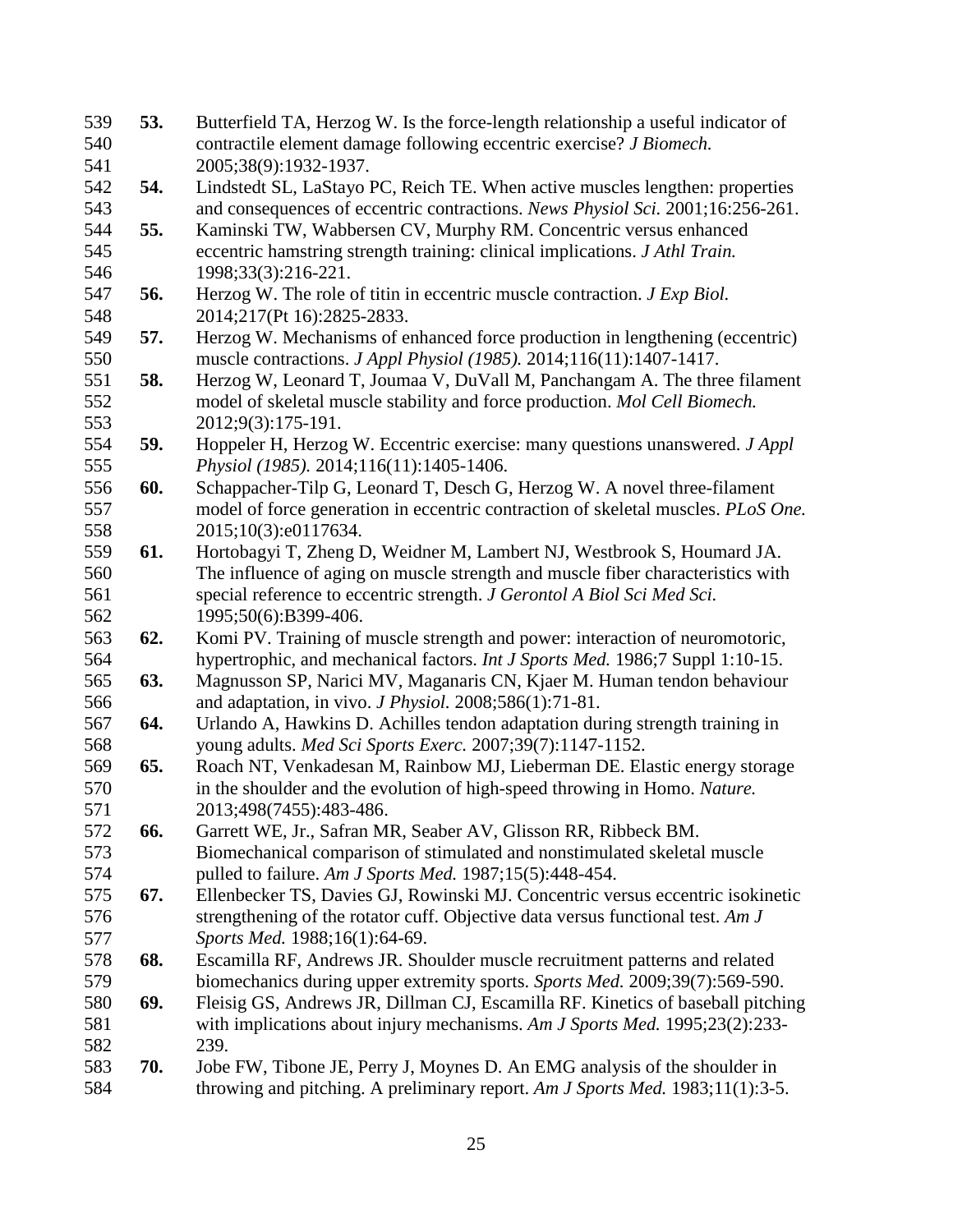**71.** Werner SL, Guido JA, Delude NA, Stewart GW, Greenfield JH, Meister K. Throwing arm dominance in collegiate baseball pitching: a biomechanical study. *Am J Sports Med.* 2010;38(8):1606-1610. **72.** Werner SL, Suri M, Guido JA, Jr., Meister K, Jones DG. Relationships between ball velocity and throwing mechanics in collegiate baseball pitchers. *J Shoulder Elbow Surg.* 2008;17(6):905-908. **73.** Dillman CJ, Fleisig GS, Andrews JR. Biomechanics of pitching with emphasis upon shoulder kinematics. *J Orthop Sports Phys Ther.* 1993;18(2):402-408. **74.** Douglas J, Pearson S, Ross A, McGuigan M. Eccentric Exercise: Physiological Characteristics and Acute Responses. *Sports Med.* 2016.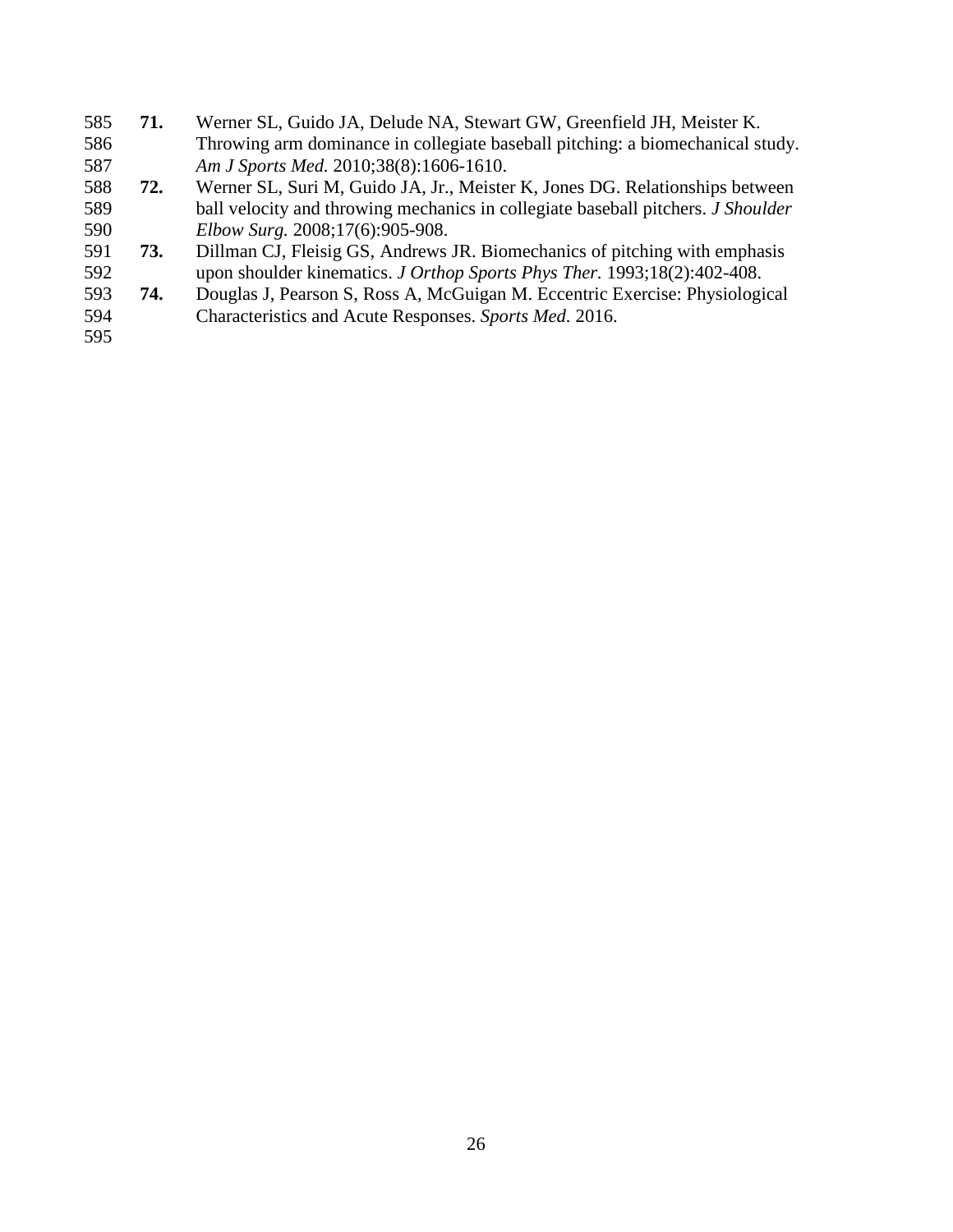# Appendix

Side-lying Eccentric Horizontal Adduction

- 1) Lie on your back near the edge of a firm surface; preferably the floor or a firm mattress. (Figure 1)
- 2) Extend the non-exercising arm straight up in the air while holding the weight. (Figure 2)
- 3) Extend your exercising arm straight up in the air, transfer the weight to the opposite (exercising) hand and drop your non-exercising hand to your side. (Figures 3-5)
- 4) Roll on to your non-exercising side keeping the weight still extended straight up in the air. (Figure 6)
- 5) Now, using an 8 count, slowly lower the weight, keeping your thumb pointing towards the ceiling, your arm straight, and your arm in-line with your mouth. (Figures 7-8)
- 6) Let the weight lower as far as the surface will permit, hanging off if possible (Figure 8)
- 7) Once the weight has been fully lowered, roll on to your back (Figure 9) and assume the starting position. (Figure 1) Repeat the steps for 2 sets of 15 repetitions.